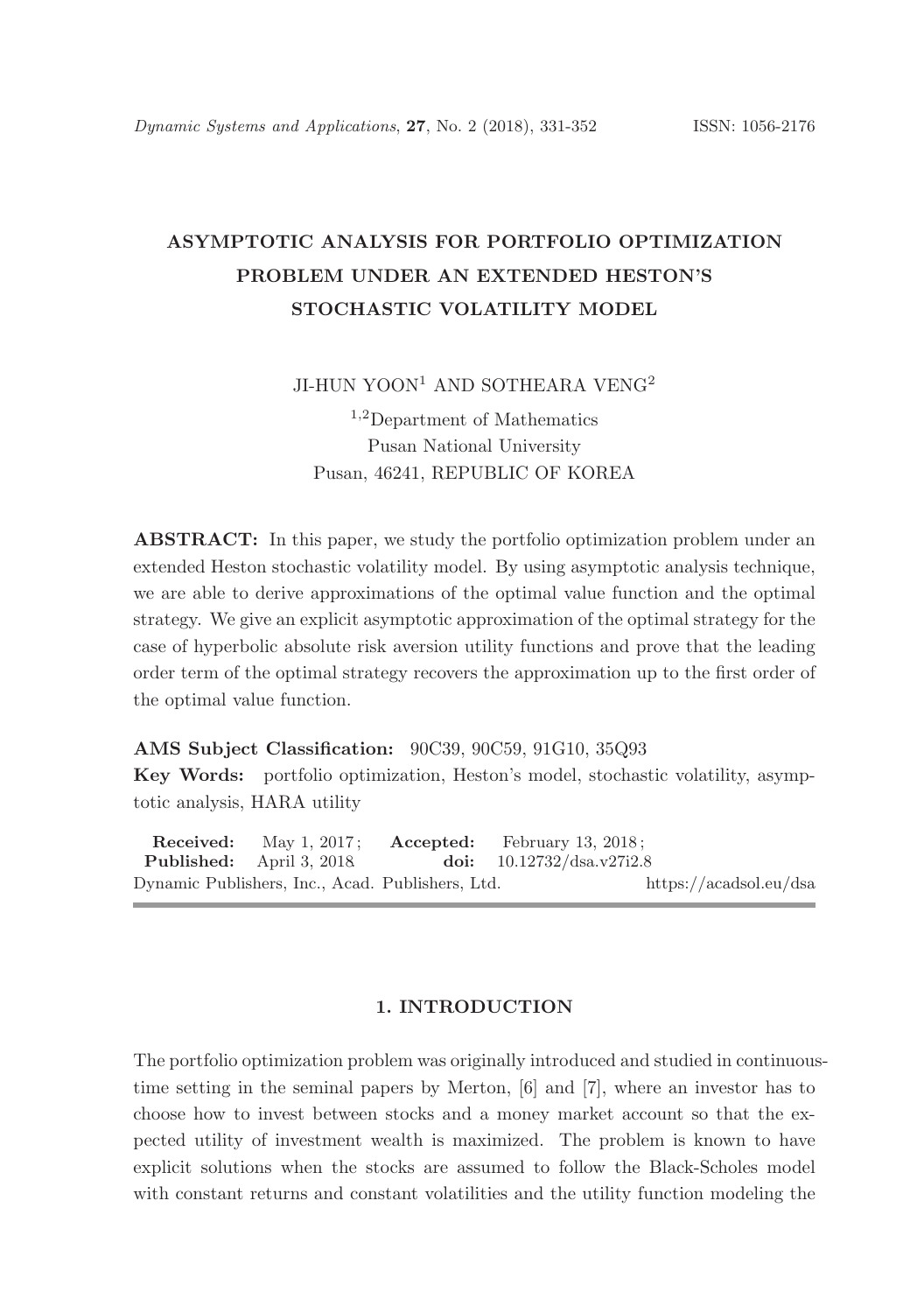investors preference is of certain types, for example, Constant Relative Risk Aversion (CRRA). Based on these pioneering papers, several authors have introduced more realistic and complicated market models. Typical examples are stochastic volatility models. In these models, the assumption of constant returns and constant volatilities of the Black-Scholes model has been relaxed by allowing the returns and the volatilities of underlying assets to evolve stochastically over time. [8] considered a one-factor stochastic volatility model where the drift and volatility terms of the asset price is driven by a diffusion process correlated with the geometric Brownian motion. Using a viscosity solution technique, she was able to derive explicit expressions for the optimal value function and for the optimal investment strategy under an appropriate assumption of the model parameters. [5] studied the case of the Heston stochastic volatility model and derived a closed-form solution for the CRRA utility function under the assumption that the market price of risk is a linear function of the volatility. [2] provided an explicit solution within a particular one-factor stochastic volatility model. A recent paper [4] considered the portfolio optimization problem under an extended Black-Scholes model where the coefficients of the risky asset are driven by two factors, one of which is fast mean-reverting and the other is slow varying. There, approximate solutions to the optimal value function and the optimal strategy for general utility functions were derived by using asymptotic analysis techniques. Specifically, with a combination of singular and regular perturbations with respect to the small parameters characterizing the two factors, they showed that the optimal value function and the optimal strategy could be approximated by the Merton formula plus the correction terms given in terms of derivatives of the Merton formula itself. In this study, we extend the results of [5] by adding a fast mean reverting factor to the Heston model and construct approximate solutions by using asymptotic analysis developed in [4]. We suppose that an investor manages his or her initial wealth by investing in a financial market consisting of a risky asset and a risk-free asset. The price  $B_t$  of the risk-free asset at time t follows the ordinary differential equation (ODE):

$$
dB_t = rB_t dt,\t\t(1)
$$

where  $r > 0$  is a constant interest rate. The price  $S_t$  at time t of the risky asset is described by the following stochastic differential equations (SDEs):

$$
dS_t = \mu(Y_t, Z_t)S_t dt + f(Y_t)\sqrt{Z_t}S_t dW_t^s, \qquad (2)
$$

$$
dY_t = \frac{Z_t}{\epsilon} \beta(Y_t) dt + \sqrt{\frac{Z_t}{\epsilon}} \alpha(Y_t) dW_t^y, \qquad (3)
$$

$$
dZ_t = \kappa(\theta - Z_t)dt + \sigma \sqrt{Z_t}dW_t^z, \tag{4}
$$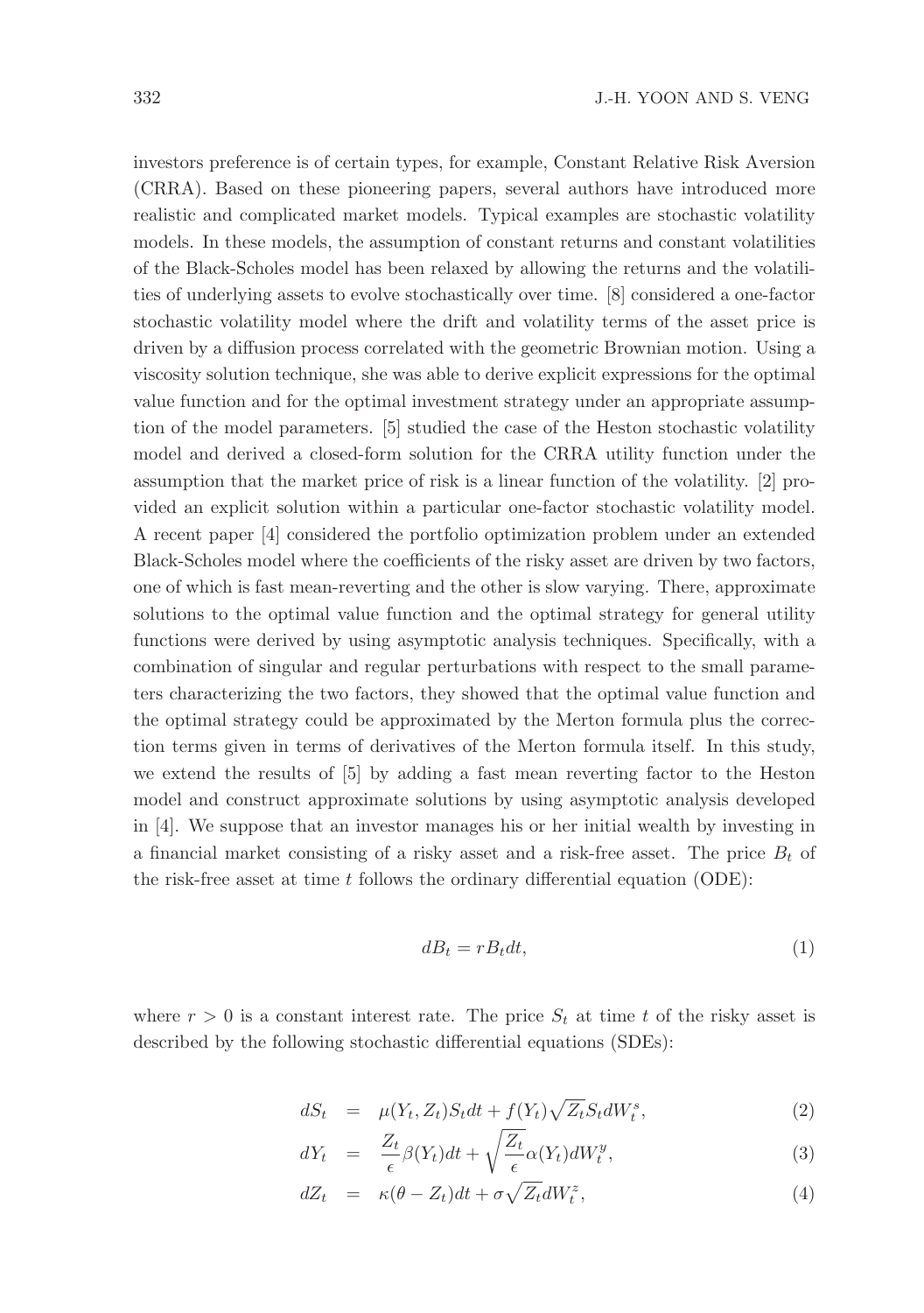where  $W^s$ ,  $W^y$  and  $W^z$  are correlated Brownian motions in a filtered probability space  $\left( \Omega,\mathcal{F},\mathcal{F}_{t},P\right)$  with correlation structure given by

$$
\begin{aligned} d\big\langle W^s,W^y\big\rangle_t&=\rho_{sy}dt,\\ d\big\langle W^s,W^z\big\rangle_t&=\rho_{sz}dt,\\ d\big\langle W^y,W^z\big\rangle_t&=\rho_{yz}dt. \end{aligned}
$$

The correlation coefficients  $\rho_{sy}, \rho_{sz}$  and  $\rho_{yz}$  are constants in  $(-1, 1)$  satisfying  $\rho_{sy}^2$  +  $\rho_{sz}^2 + \rho_{yz}^2 - 2\rho_{sy}\rho_{sz}\rho_{yz} < 1$ , so that the covariance matrix of the Brownian motions is guaranteed to be positive definite. Here,  $f(Y_t)\sqrt{Z_t}$  is the volatility of the underlying asset driven by two diffusion processes  $Y_t$  and  $Z_t$ . The process  $Z_t$  is a Cox-Ingersoll-Ross (CIR) process, where  $\theta$  is the long run mean,  $\kappa$  is the rate of mean reversion, and σ is the the volatility of volatility. The parameters κ, θ and σ are positive constants and required to satisfy the Feller condition  $2\kappa\theta \geq \sigma^2$  to ensure that the process  $Z_t$  is always positive starting with  $Z_0 > 0$ . We will specify assumptions on the coefficients  $\mu(y, z), f(y), \alpha(y)$  and  $\beta(y)$  of our model later.

We assume the process  $Y_t$  given in (3) satisfies

$$
Y_t \stackrel{d}{=} Y_{\frac{Z_t}{\epsilon}t}^{(1)},
$$

where the notation  $\stackrel{d}{=}$  means equality in distribution and  $Y_t^{(1)}$  is an ergodic diffusion process with unique invariant distribution denoted by  $\Phi$ . Then, by its construction in (3),  $Y_t$  also has unique invariant distribution  $\Phi$  and is a fast mean-reverting process when the parameter  $\epsilon$  is small. We denote the average with respect to  $\Phi$  for a measurable function  $q$  by

$$
\langle g \rangle = \int g(y)\Phi(dy). \tag{5}
$$

We observe that in the case that  $f(y) = 1$  and  $\mu(y, z) = \mu(z)$  is independent of y, our model reduces the Heston stochastic volatility model considered by [5]. Note also that when  $\beta(y) = m - y$  and  $\alpha(y) = \sqrt{2}\nu$ , with m and  $\nu$  constant, the model becomes the generalized Heston model considered in [3] for an option pricing problem. So, we may call the stochastic dynamic system (2)-(4) the extended Heston stochastic volatility model.

At time  $t \in [0, T]$ , the investor allocates the fraction  $\pi_t$  of the wealth in the risky asset and the rest is invested in the risk-free asset. Then, the wealth process  $X_t$ associated with  $\pi(\cdot)$  satisfies the following SDE:

$$
dX_t = X_t \left( r + \pi_t \left( \mu(Y_t, Z_t) - r \right) \right) dt + \pi_t f(Y_t) \sqrt{Z_t} X_t dW_t^s, \tag{6}
$$

with initial wealth  $X_0 = x > 0$ . We assume that all coefficients of the above SDEs are  $\mathcal{F}_t$ -progressively measurable and that the SDEs (2)-(4) and (6) have unique strong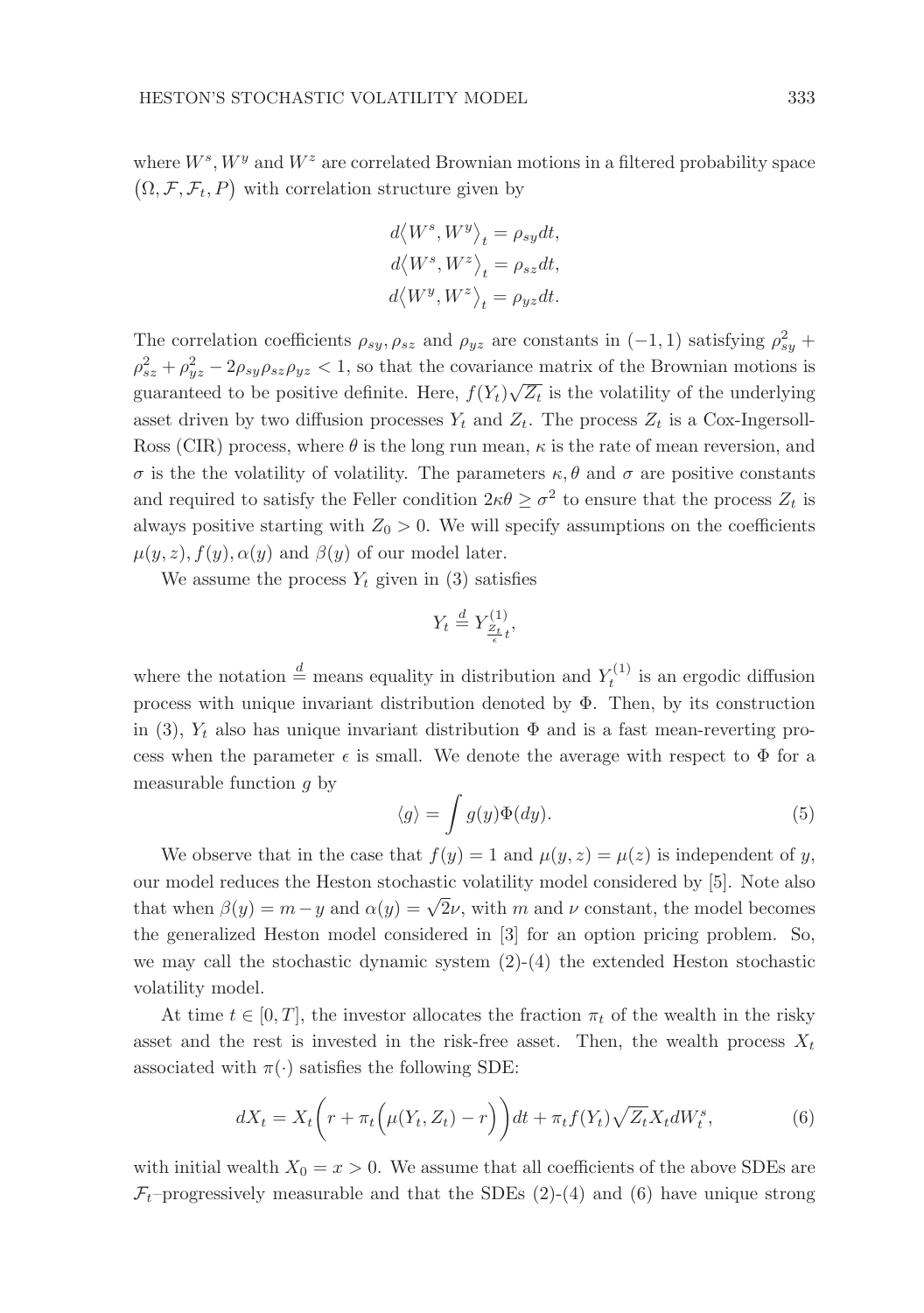solutions. As demonstrated in [5], existence and uniqueness of the CIR process  $Z_t$  in (4) is ensured by the so-called Yamada and Watanabe conditions. Also, the conditions

$$
\int_0^T |\mu(Y_t, Z_t)| dt + \mathbb{E}\left[\int_0^T |f^2(Y_t)Z_t| dt\right] < \infty,
$$

and

$$
\int_0^T |\pi_t(\mu(Y_t, Z_t) - r)| dt + \mathbb{E}\left[\int_0^T |\pi_t^2 f^2(Y_t) Z_t| dt\right] < \infty
$$

guarantee existence and uniqueness of strong solutions for (2) and (6), respectively. The control function  $\pi(\cdot)$  is said to be admissible if it is  $\mathcal{F}_t$ –progressively measurable, satisfies

$$
\mathbb{E}\left[\int_0^T \pi_t^2 f^2(Y_t) Z_t X_t^2 dt\right] < \infty,
$$

and is such that the above assumption for all processes is satisfied. We denote the set of all admissible strategies by A.

As in [5], we assume an unbounded market price of risk in our model. More specifically, assuming that  $\mu(Y_t, Z_t) - r = \mu_0(Y_t)Z_t$ , the market price of risk  $\zeta_t$  is of the form

$$
\zeta_t = \frac{\mu(Y_t, Z_t) - r}{f(Y_t)\sqrt{Z_t}} = \frac{\mu_0(Y_t)}{f(Y_t)}\sqrt{Z_t} := \lambda(Y_t)\sqrt{Z_t},\tag{7}
$$

where  $\lambda(y)$  is a function that is bounded and bounded away from zero. The particular form of  $f(y)$  does not play an important role in our asymptotic results derived later. So, we just assume that it is bounded away from zero, that is, there exists a constant l such that  $|f(y)| \geq l > 0$ .

The main contribution of the present work is that we can treat the portfolio optimization within the above extended Heston model for the hyperbolic absolute risk aversion (HARA) utility functions that include the CRRA and the constant absolute risk aversion (CARA) types. As our market model can be viewed as a fast meanreverting correction to the Heston model, the optimization problem will be solved by using a singular perturbation method. The resulting asymptotic approximations to the optimal value function and the optimal strategy are obtained in closed-form, which is our main result extending the study of [5].

The remaining structure of this paper is as follows. In Section 2, we formulate our portfolio optimization problem and derive the associated HJB equation. In Section 3, we employ asymptotic analysis method to obtain an explicit approximation to the optimal value function for the HARA utility functions. In Section 4, we use the asymptotic approximation for the optimal value function derived in Section 3 to compute the first order correction to the optimal investment strategy, which consists of the leading order and the first order correction terms. And we show that the leading order term of the optimal strategy can recover the optimal value function up to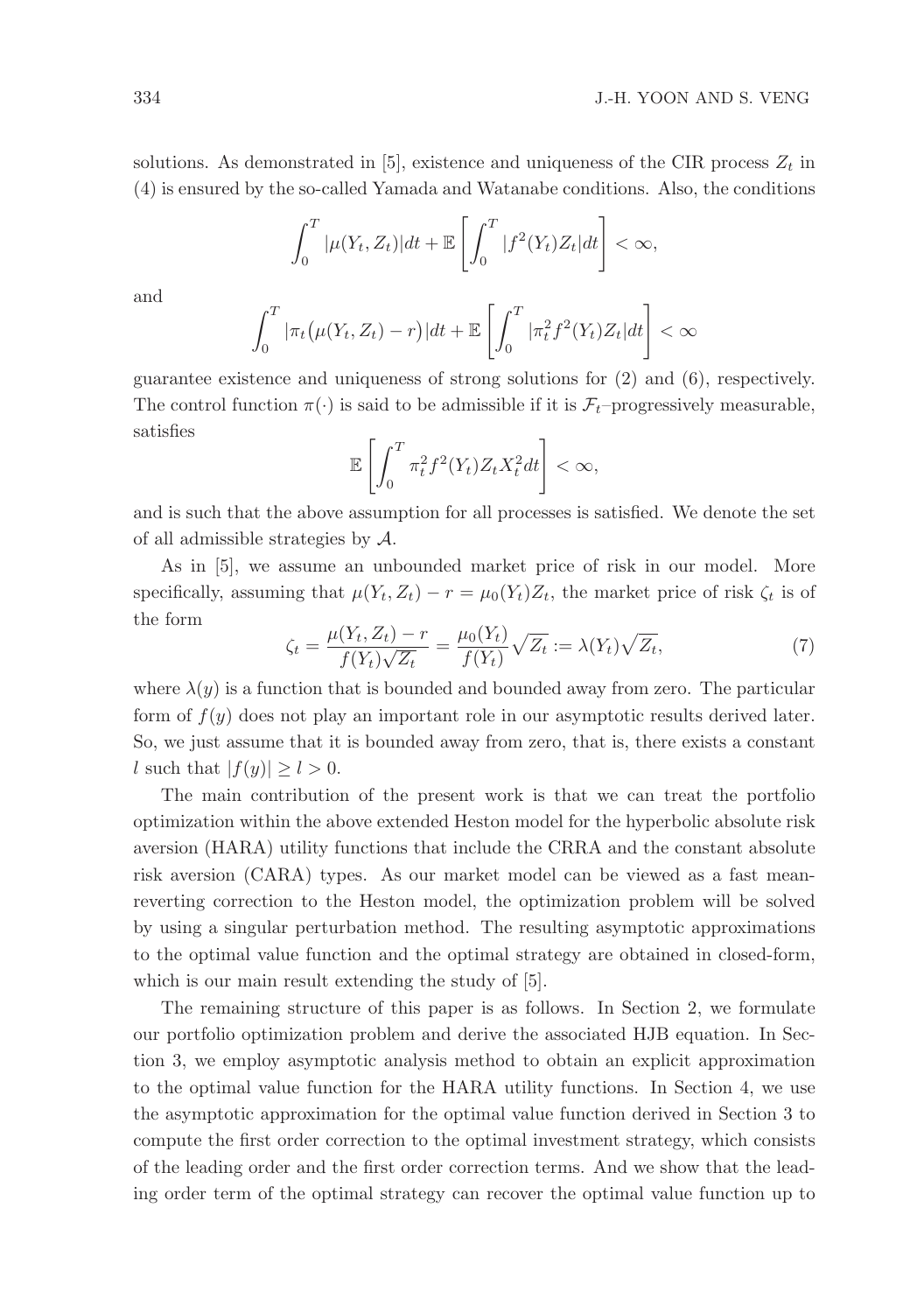the first order correction. Section 5 concludes and suggests future research plans. In Appendix, we review some background results on the Heston model and give the proofs to all theorems.

#### 2. MODEL FORMULATION

In our market model, the investor is assumed to have a utility function  $U(x)$  of the HARA type, which includes power, exponential and logarithm utility functions. For a fixed parameter  $\epsilon$ , we denote by  $X_t^{\epsilon,\pi}, t \in [0,T]$  the solution of (6) corresponding to the strategy  $\pi(\cdot)$ .

The objective of the investor is to maximize the expected utility from terminal wealth

$$
\sup_{\pi \in \mathcal{A}} \mathbb{E} \left[ U(X_T^{\pi}) \right],
$$

where  $U(x)$  is the HARA utility function defined by

$$
U(x; p, q, \eta) = \frac{1-p}{pq} \left(\frac{qx}{1-p} + \eta\right)^p \tag{8}
$$

with  $q > 0, p < 1, p \neq 1$  and  $\frac{qx}{1-p} + \eta > 0$ . To this end, we employ stochastic dynamic programming approach  $(cf.[1])$ . We begin by defining the value function corresponding to the strategy  $\pi(\cdot)$  by

$$
V^{\epsilon,\pi}(t,x,y,z) = \mathbb{E}\left[U(X_T^{\pi})\big|X_t^{\pi} = x, Y_t = y, Z_t = z\right]
$$
\n(9)

for all  $(t, x, y, z) \in [0, T] \times \mathbb{R}^3$ . Here,  $\mathbb{E}[X|A]$  is the conditional expectation of a random variable X given an event A. Then, we define the optimal value function  $V^{\epsilon}(t, x, y, z)$ by

$$
V^{\epsilon}(t, x, y, z) = \sup_{\pi \in \mathcal{A}} \mathbb{E}\left[U(X_T^{\pi})\middle| X_t^{\pi} = x, Y_t = y, Z_t = z\right].
$$

Therefore, the associated Hamilton-Jacobi-Bellman (HJB) equation for  $V^{\epsilon}$  is given by

$$
V_t^{\epsilon} + \frac{z}{\epsilon} \mathcal{L}_0 V^{\epsilon} + rxV_x^{\epsilon} + \kappa(\theta - z)V_z^{\epsilon} + \frac{1}{2}\sigma^2 z V_{zz}^{\epsilon}
$$

$$
+ \frac{1}{\sqrt{\epsilon}} \rho_{yz} \sigma \alpha(y) z V_{yz}^{\epsilon} + \sup_{\pi} \left[ \frac{1}{2} \pi^2 f^2(y) z x^2 V_{xx}^{\epsilon} + \pi z x \left( \mu_0(y) V_x^{\epsilon} + \rho_{sz} \sigma f(y) V_{xz}^{\epsilon} + \frac{1}{\sqrt{\epsilon}} \rho_{sy} \alpha(y) f(y) V_{xy}^{\epsilon} \right) \right] = 0, \tag{10}
$$

for  $t \in [0, T)$ ,  $x \in \mathbb{R}^+$ ,  $y \in \mathbb{R}$  and  $z \in \mathbb{R}^+$ , with the terminal condition

$$
V^{\epsilon}(T, x, y, z) = U(x). \tag{11}
$$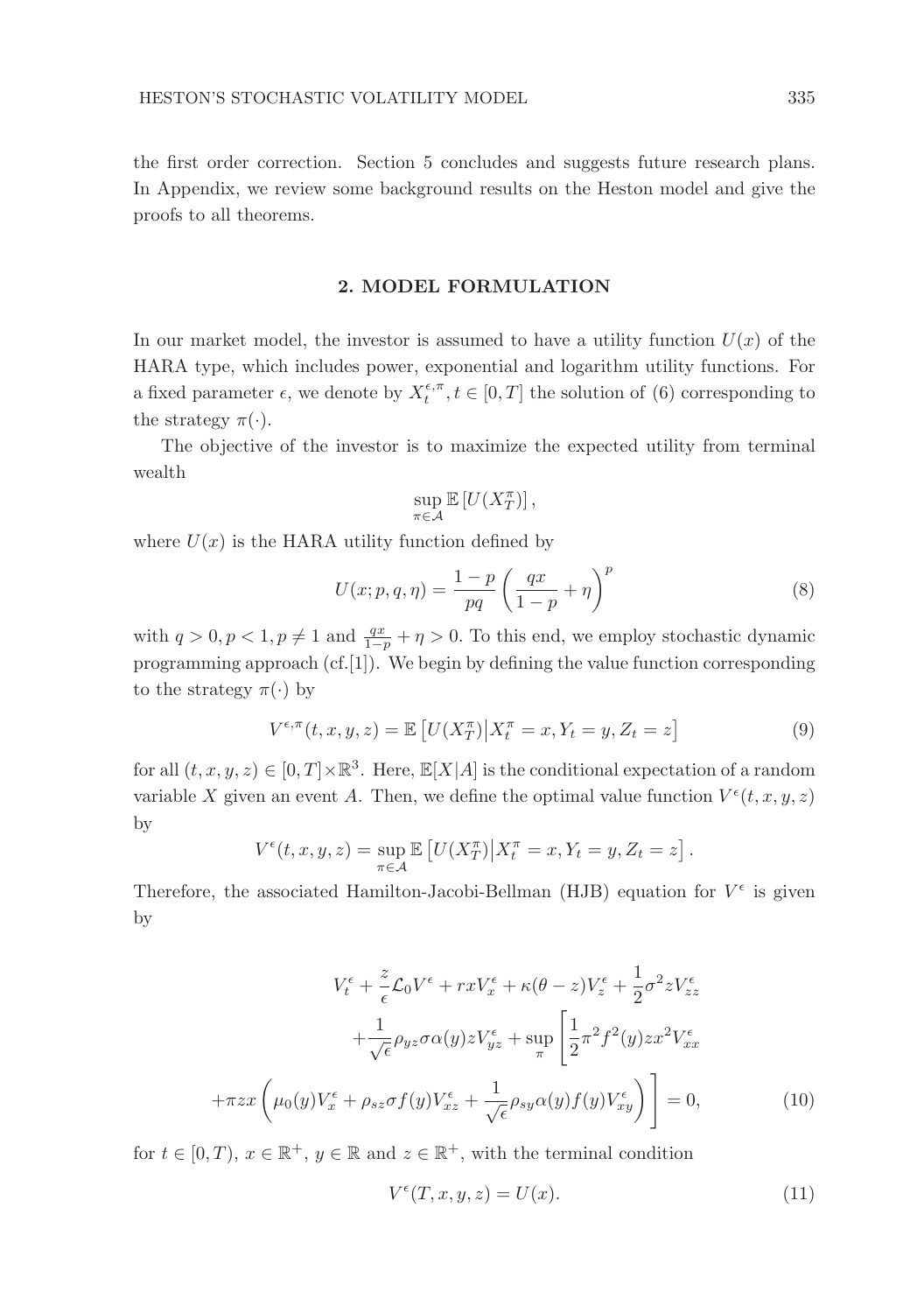Here,  $\mathcal{L}_0$  is the infinitesimal operator of the process  $Y^{(1)}$  defined by

$$
\mathcal{L}_0 = \frac{1}{2} \alpha^2(y) \frac{\partial^2}{\partial y^2} + \beta(y) \frac{\partial}{\partial y}.
$$
\n(12)

As  $\pi$  appears in (10) as a quadratic expression, the maximizer, known as the optimal strategy, is given in the following feedback form:

$$
\pi^*(t, x, y, z) = -\frac{\lambda(y)V_x^{\epsilon} + \rho_{sz}\sigma V_{xz}^{\epsilon} + \frac{1}{\sqrt{\epsilon}}\rho_{sy}\alpha(y)V_{xy}^{\epsilon}}{f(y)xV_{xx}^{\epsilon}}.
$$
\n(13)

Substituting this optimal strategy into (10) yields

$$
V_t^{\epsilon} + \frac{z}{\epsilon} \mathcal{L}_0 V^{\epsilon} + rxV_x^{\epsilon} + \kappa(\theta - z)V_z^{\epsilon} + \frac{1}{2}\sigma^2 z V_{zz}^{\epsilon} + \frac{1}{\sqrt{\epsilon}} \rho_{yz} \sigma \alpha(y) z V_{yz}^{\epsilon}
$$

$$
- \frac{z(\lambda(y)V_x^{\epsilon} + \rho_{sz} \sigma V_{xz}^{\epsilon} + \frac{1}{\sqrt{\epsilon}} \rho_{sy} \alpha(y) V_{xy}^{\epsilon})^2}{2V_{xx}^{\epsilon}} = 0. \tag{14}
$$

**Assumption 1.** We assume that the optimal value function  $V^{\epsilon}(t, x, y, z)$  is strictly increasing, strictly concave in x for each  $t \in [0, T)$ ,  $y \in \mathbb{R}$  and  $z \in \mathbb{R}^+$ , and is sufficiently smooth on the domain  $[0, T] \times \mathbb{R}^+ \times \mathbb{R} \times \mathbb{R}^+$ . We also assume that it is the unique solution for the HJB equation (10) with terminal condition (11).

We note that for small  $\epsilon$  the fully nonlinear PDE (14) is a singular perturbation around the portfolio optimization problem under the Heston model with an unbounded market price of risk considered in [5]. Hence, it is difficult to obtain the optimal value function either analytically or numerically in general setting. Instead, we will employ an asymptotic analysis as developed in [4] to construct an approximate solution as shown in the following section.

## 3. ASYMPTOTIC ANALYSIS

We now perform asymptotic analysis as developed in [4] to obtain an approximation to the value function satisfying (14) with terminal condition (11). We begin by expanding the optimal value function in powers of  $\sqrt{\epsilon}$ :

$$
V^{\epsilon} = V^{(0)} + \sqrt{\epsilon}V^{(1)} + \epsilon V^{(2)} + \cdots.
$$
 (15)

Substituting the expansion (15) into (14) and grouping terms in successive powers of  $\epsilon$ , at the terms in  $\epsilon^{-1}$  we have

$$
z\mathcal{L}_0 V^{(0)} - \frac{1}{2} \rho_{sy}^2 \alpha^2(y) z \frac{\left(V_{xy}^{(0)}\right)^2}{V_{xx}^{(0)}} = 0.
$$
 (16)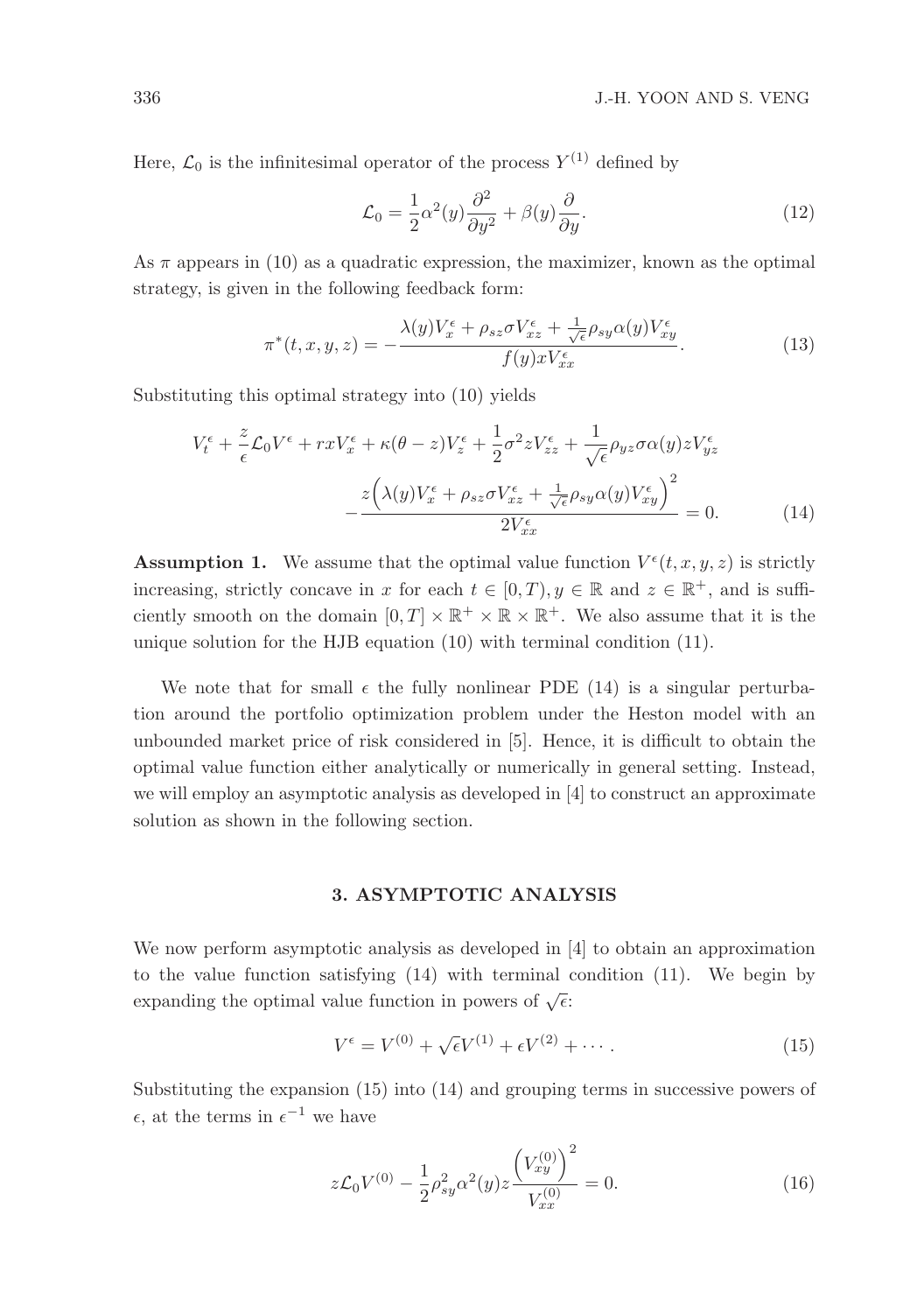Since all terms of the operator  $\mathcal{L}_0$  in (12) take derivatives in y, we choose  $V^{(0)}$  to be independent of  $y$  so that the equation (16) is satisfied. It follows from this choice that  $V_y^{(0)} = 0$ , and then the expansion of (14) up to the order  $\sqrt{\epsilon}$  is given by

$$
V_t^{(0)} + \sqrt{\epsilon}V_t^{(1)} + z\mathcal{L}_0\left(\frac{1}{\sqrt{\epsilon}}V^{(1)} + V^{(2)} + \sqrt{\epsilon}V^{(3)}\right)
$$

$$
+ rx\left(V_x^{(0)} + \sqrt{\epsilon}V_x^{(1)}\right) + \kappa(\theta - z)\left(V_z^{(0)} + \sqrt{\epsilon}V_z^{(1)}\right)
$$

$$
+ \frac{1}{2}\sigma^2 z\left(V_{zz}^{(0)} + \sqrt{\epsilon}V_{zz}^{(1)}\right) + \rho_{yz}\sigma\alpha(y)z\left(V_{yz}^{(1)} + \sqrt{\epsilon}V_{yz}^{(2)}\right)
$$

$$
- z\left(\lambda(y)\left(V_x^{(0)} + \sqrt{\epsilon}V_x^{(1)}\right) + \rho_{sz}\sigma\left(V_{xz}^{(0)} + \sqrt{\epsilon}V_{xz}^{(1)}\right)\right)
$$

$$
+ \rho_{sy}\alpha(y)\left(V_{xy}^{(1)} + \sqrt{\epsilon}V_{xy}^{(2)}\right)\right)^2 \frac{1}{2V_{xx}^{(0)}}\left(1 - \sqrt{\epsilon}\frac{V_{xx}^{(1)}}{V_{xx}^{(0)}}\right) + \dots = 0,
$$
(17)

Hence, we see from (17) that the only one term in  $\epsilon^{-\frac{1}{2}}$  leads to

$$
\mathcal{L}_0 V^{(1)} = 0. \tag{18}
$$

By the definition of  $\mathcal{L}_0$ ,  $V^{(1)}$  must be independent of y (otherwise,  $V^{(1)}$  would grow as much as  $e^{y^2/2}$  as  $y \to \infty$ ). Using the fact that  $V^{(0)}$  and  $V^{(1)}$  are independent of y, the constant terms in (17) lead to

$$
V_t^{(0)} + z\mathcal{L}_0 V^{(2)} + rxV_x^{(0)} + \kappa(\theta - z)V_z^{(0)} + \frac{1}{2}\sigma^2 zV_{zz}^{(0)}
$$

$$
-\frac{z(\lambda(y)V_x^{(0)} + \rho_{sz}\sigma V_{xz}^{(0)})^2}{2V_{xx}^{(0)}} = 0.
$$
 (19)

Viewing (19) as a Poisson equation for  $V^{(2)}$  in y, the centering condition on the source term is given by

$$
\left\langle V_t^{(0)} + rxV_x^{(0)} + \kappa(\theta - z)V_z^{(0)} + \frac{1}{2}\sigma^2 z V_{zz}^{(0)} - \frac{z(\lambda(y)V_x^{(0)} + \rho_{sz}\sigma V_{xz}^{(0)})^2}{2V_{xx}^{(0)}} \right\rangle = 0,
$$
\n(20)

where  $\left\langle \;\cdot\;\right\rangle$  is the averaging operator defined in (5). Then it follows that

$$
V_t^{(0)} + rxV_x^{(0)} + \kappa(\theta - z)V_z^{(0)} + \frac{1}{2}\sigma^2 z V_{zz}^{(0)} - \frac{1}{2}\tilde{\lambda}^2 z \frac{\left(V_x^{(0)}\right)^2}{V_{xx}^{(0)}}
$$

$$
-\rho_{sz}\sigma\bar{\lambda}z \frac{V_x^{(0)}V_{zx}^0}{V_{xx}^{(0)}} - \frac{1}{2}\rho_{sz}^2\sigma^2 z \frac{\left(V_{zx}^{(0)}\right)^2}{V_{xx}^{(0)}} = 0,
$$
(21)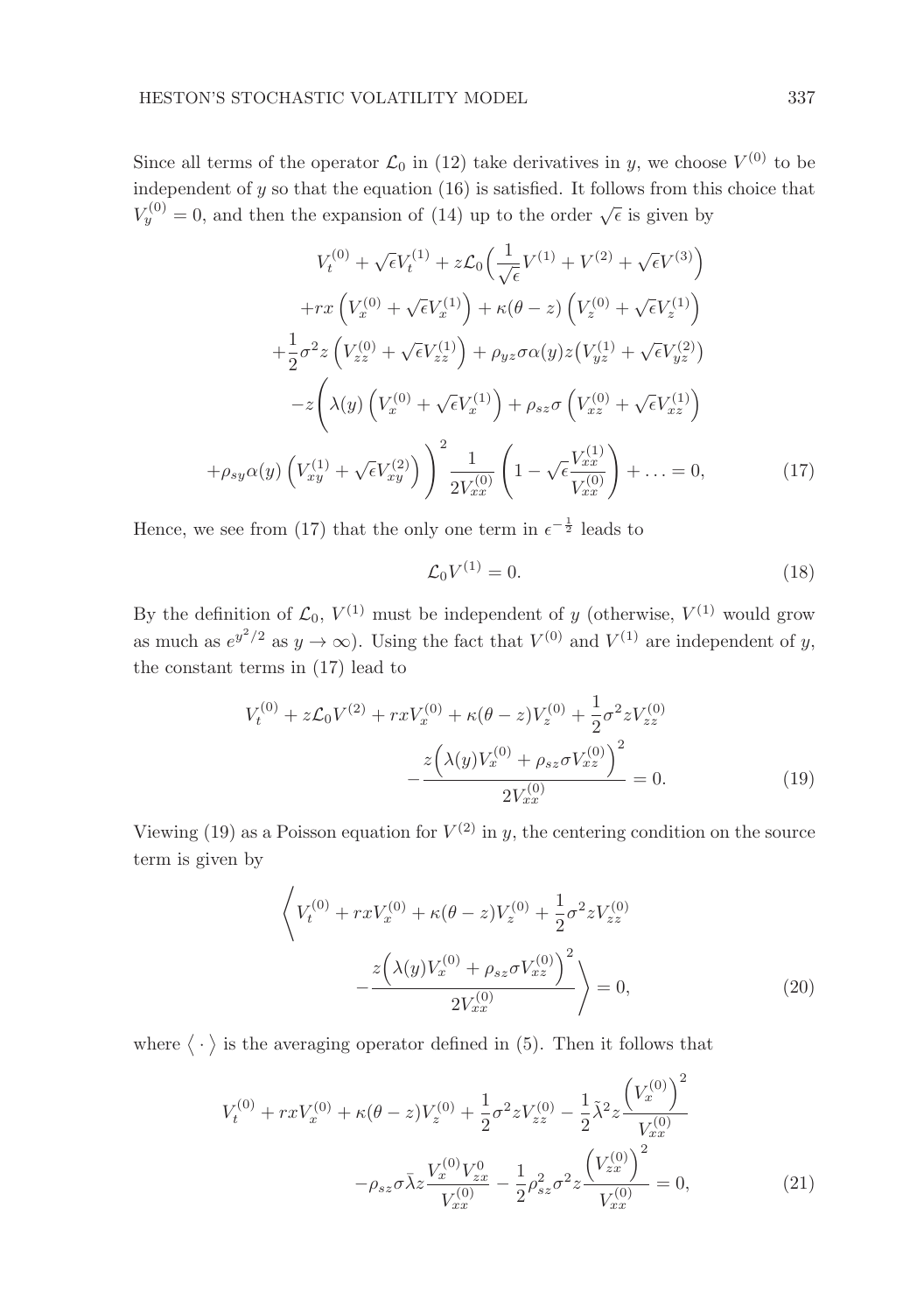where we used the fact that  $V^{(0)}$  is independent of y and the notation  $\bar{\lambda} = \langle \lambda \rangle$  and  $\tilde{\lambda} = \sqrt{\langle \lambda^2 \rangle}$ . From (15), the terminal condition for (21) is given as

$$
V^{(0)}(T, x, z) = U(x). \tag{22}
$$

Observe that when  $\lambda(y) = \lambda$ , a constant, the nonlinear PDE (21) is the HJB equation corresponding to the Heston model studied by [5], where its solution is reviewed in Appendix A. There, explicit solutions for the HARA utility functions (including the power and the exponential utility functions) are derived. We recall that [5] derived explicit solutions for only the power utility function.

The following theorem contains the explicit formula of  $V^{(0)}$  that satisfies the PDE (21) with terminal condition (22) for the HARA utility function, where its proof is given in a similar way as in Appendix A.

**Theorem 2.** For the HARA utility function  $U(x)$  given in (8), the PDE (21) with the terminal condition (22) has an explicit solution

$$
V^{(0)}(t,x,z) = \frac{1-p}{pq} \left(\frac{q}{1-p} x e^{r(T-t)} + \eta\right)^p e^{A(t) + B(t)z},\tag{23}
$$

where the functions  $A(t)$  and  $B(t)$  are given as in the following cases:

• Case 1:  $\Delta > 0$ .

$$
A(t) = \frac{\kappa \theta}{\sigma^2 \left(1 + \Gamma \rho_{sz}^2\right)} \left( \left(\kappa - \Gamma \rho_{sz} \sigma \bar{\lambda} + \sqrt{\Delta}\right) (T - t) -2 \ln \left( \frac{1 - ge^{(T - t)\sqrt{\Delta}}}{1 - g} \right) \right),
$$
\n(24)

$$
B(t) = \frac{\kappa - \Gamma \rho_{sz} \sigma \bar{\lambda} + \sqrt{\Delta}}{\sigma^2 \left(1 + \Gamma \rho_{sz}^2\right)} \left(\frac{1 - e^{\sqrt{\Delta}(T-t)}}{1 - g e^{\sqrt{\Delta}(T-t)}}\right). \tag{25}
$$

• Case 2:  $\Delta = 0$  and  $TK + 1 > 0$ .

$$
A(t) = \frac{\kappa \theta}{\sigma^2 (1 + \Gamma \rho_{sz}^2)} \left( 2K(T - t) -2 \ln \left( 1 + K(T - t) \right) \right), \tag{26}
$$

$$
B(t) = \frac{2K^2}{\sigma^2 \left(1 + \Gamma \rho_{sz}^2\right)} \left(\frac{T - t}{1 + K(T - t)}\right). \tag{27}
$$

Here, we define  $\Delta$ , q, K and  $\Gamma$  by

$$
\Delta = \kappa^2 - \Gamma(2\kappa \rho_{sz} \sigma \bar{\lambda} + \sigma^2 \tilde{\lambda}^2) + \Gamma^2 \rho_{sz}^2 \sigma^2 (\bar{\lambda}^2 - \tilde{\lambda}^2),
$$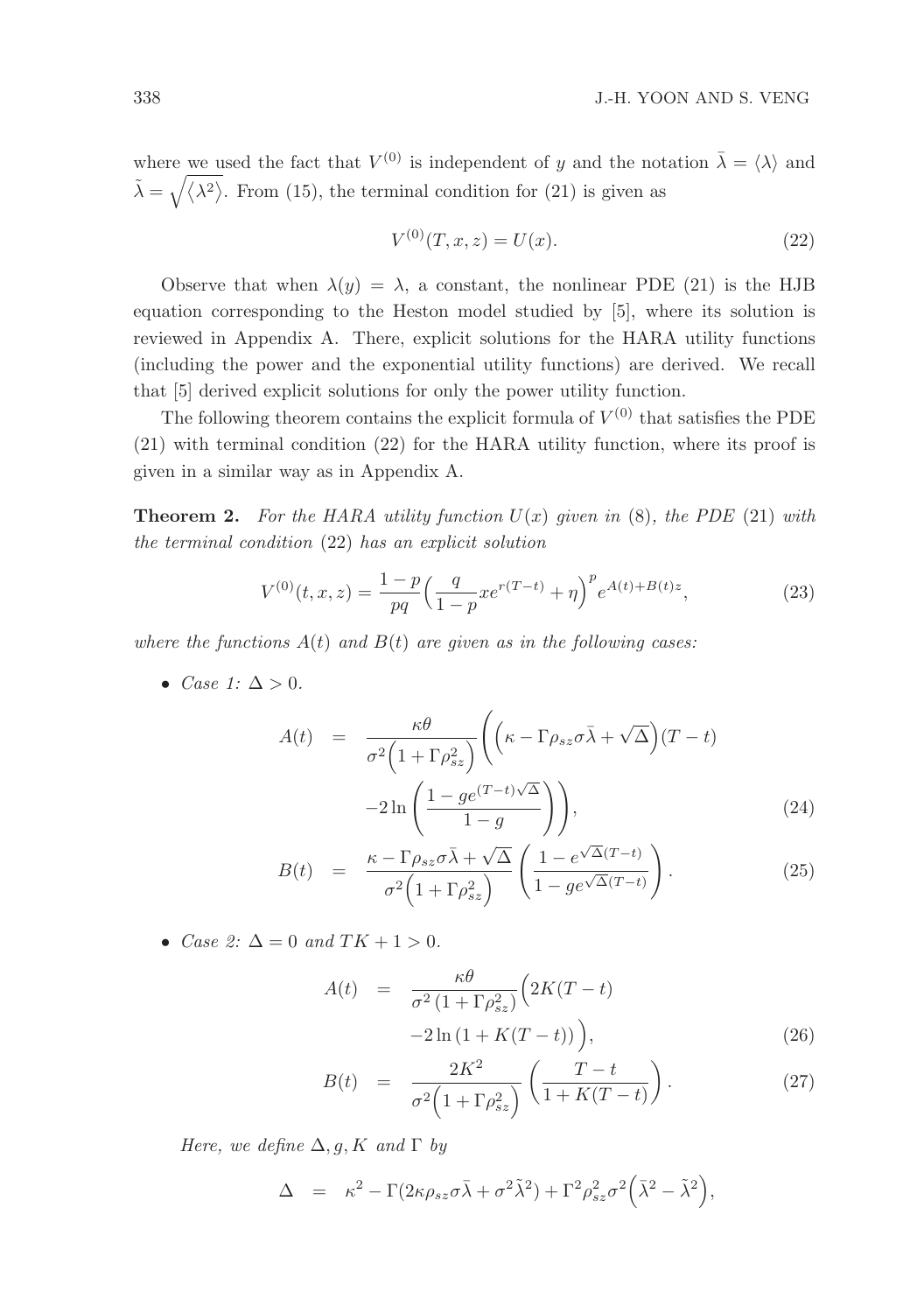$$
g = \frac{\kappa - \Gamma \rho_{sz} \sigma \bar{\lambda} + \sqrt{\Delta}}{\kappa - \Gamma \rho_{sz} \sigma \bar{\lambda} - \sqrt{\Delta}},
$$
  
\n
$$
K = \frac{1}{2} (\kappa - \Gamma \rho_{sz} \sigma \bar{\lambda}),
$$
  
\n
$$
\Gamma = \frac{p}{1 - p}.
$$
\n(28)

# Remark 3. [(1).]

1. We can easily see from  $(23)$  that  $V^{(0)}$  satisfies

$$
V_z^{(0)}(t, x, z) = B(t)V^{(0)}(t, x, z)
$$
\n(29)

for all  $(t, x, z) \in [0, T] \times \mathbb{R}^+ \times \mathbb{R}^+$ . This relation leads to the possibility to explicitly derive the first order correction term  $V^{(1)}$  in terms of  $V^{(0)}$ , which is the main result of this paper.

2. From (23), we observe that the ratio  $\frac{V_x^{(0)}}{V_{xx}^{(0)}}$  does not depend on z, and so we denote  $(0)$ 

$$
R(t,x) = -\frac{V_x^{(0)}(t,x,z)}{V_{xx}^{(0)}(t,x,z)}.
$$
\n(30)

Before continuing our asymptotic analysis, we define the differential operators  ${\cal D}_j$ by

$$
D_j = R^j(t, x) \frac{\partial^j}{\partial x^j}, \quad j = 1, 2, \dots,
$$
\n(31)

and the linear operator  $\mathcal{L}_{t,x,z}(\lambda_1,\lambda_2)$  by

$$
\mathcal{L}_{t,x,z}(\lambda_1, \lambda_2) = \frac{\partial}{\partial t} + rx \frac{\partial}{\partial x} + \kappa(\theta - z) \frac{\partial}{\partial z} + \frac{1}{2} \sigma^2 z \frac{\partial^2}{\partial z^2} \n+ (\lambda_1^2 + \rho_{sz} \sigma \lambda_2 B(t)) z D_1 \n+ \frac{1}{2} (\lambda_1^2 + 2\rho_{sz} \sigma \lambda_2 B(t) + \rho_{sz}^2 \sigma^2 B^2(t)) z D_2 \n+ \rho_{sz} \sigma (\lambda_2 + \rho_{sz} \sigma B(t)) z D_1 \frac{\partial}{\partial z}.
$$
\n(32)

Then, by using of  $(29)$  direct computation shows that the equation  $(21)$  can be written as

$$
\mathcal{L}_{t,x,z}(\tilde{\lambda},\bar{\lambda})V^{(0)}=0.
$$
\n(33)

Similarly, we can rewrite (19) as

$$
z\mathcal{L}_0 V^{(2)} + \mathcal{L}_{t,x,z}(\lambda(y), \lambda(y)) V^{(0)} = 0.
$$
\n(34)

Then it follows from (33) and (34) that

$$
\mathcal{L}_0 V^{(2)} = -\frac{1}{z} \Big( \mathcal{L}_{t,x,z} \big( \lambda(y), \lambda(y) \big) - \mathcal{L}_{t,x,z} \big( \tilde{\lambda}, \bar{\lambda} \big) \Big) V^{(0)}.
$$
 (35)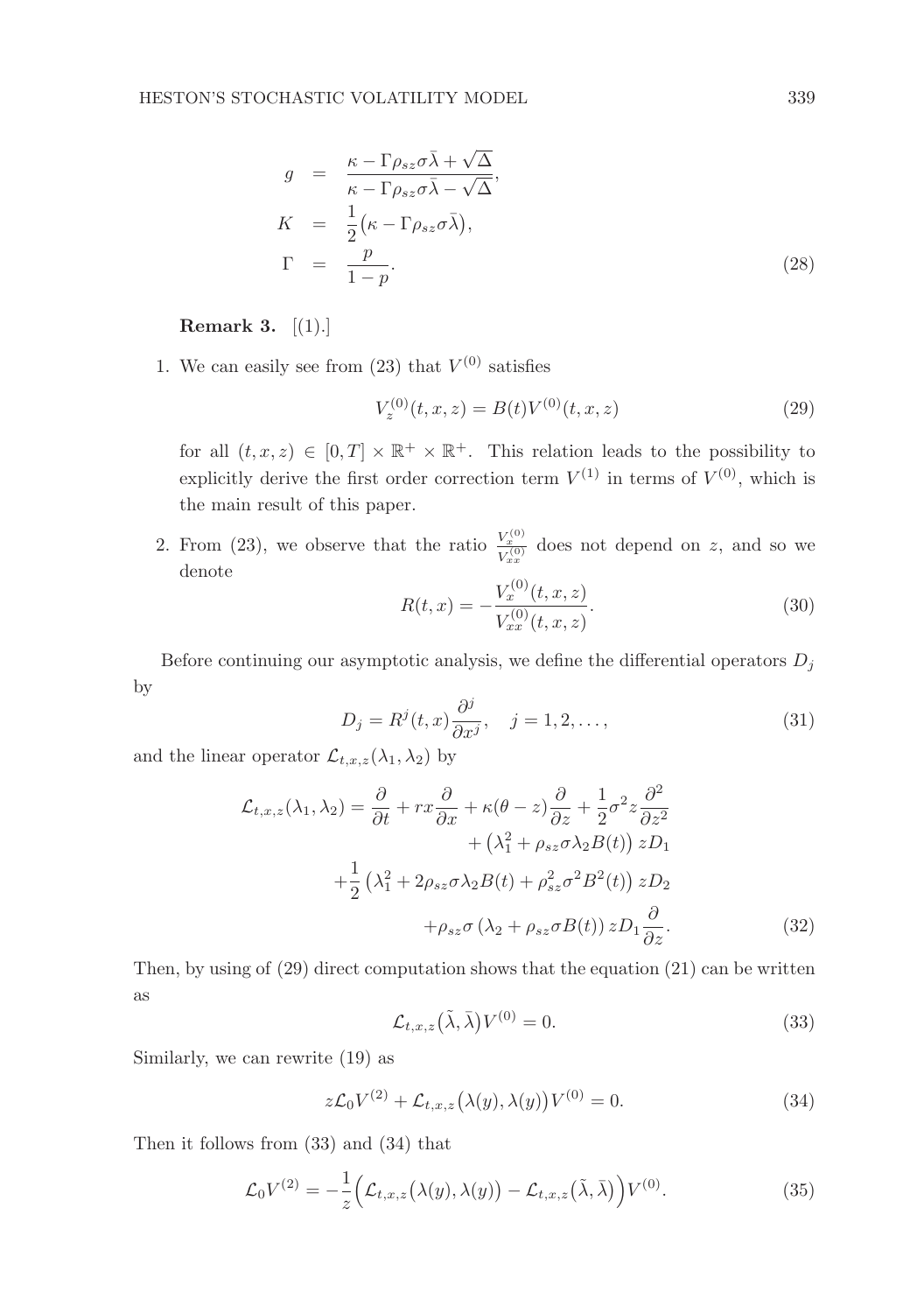Hence, up to a constant in  $y$ , we choose

$$
V^{(2)} = -\frac{1}{z}\mathcal{L}_0^{-1}\Big(\mathcal{L}_{t,x,z}\big(\lambda(y),\lambda(y)\big) - \mathcal{L}_{t,x,z}\big(\tilde{\lambda},\bar{\lambda}\big)\Big)V^{(0)},\tag{36}
$$

where  $\mathcal{L}_0^{-1}$  is the inverse operator of  $\mathcal{L}_0$ .

Now, we proceed asymptotic analysis to derive the first order term  $V^{(1)}$ . By using (29), the terms in  $\sqrt{\epsilon}$  of the expanded PDE (17) lead to

$$
z\mathcal{L}_0 V^{(3)} + V_t^{(1)} + rxV_x^{(0)} + \kappa(\theta - z)V_z^{(1)} + \frac{1}{2}\sigma^2 z V_{zz}^{(1)}
$$

$$
+ \rho_{yz}\sigma\alpha(y)zV_{yz}^{(2)} + \frac{z}{2V_{xx}^{(0)}} \left[ \left(\lambda(y) + \rho_{sz}\sigma B(t)\right)^2 \left(V_x^{(0)}\right)^2 \frac{V_{xx}^{(1)}}{V_{xx}^{(0)}}
$$

$$
-2\left(\lambda(y) + \rho_{sz}\sigma B(t)\right)V_x^{(0)}\left(\lambda(y)V_x^{(1)} + \rho_{sz}\sigma V_{xz}^{(1)}\right)
$$

$$
+ \rho_{sy}\alpha(y)V_{xy}^{(2)}\right) = 0. \tag{37}
$$

Then using  $(30)$  and  $(31)$ , we can write  $(37)$  as

$$
z\mathcal{L}_0 V^{(3)} + \mathcal{L}_{t,x,z} (\lambda(y), \lambda(y)) V^{(1)} + z\mathcal{L}_{x,y,z} V^{(2)} = 0,
$$
\n(38)

where the operator  $\mathcal{L}_{x,y,z}$  is defined by

$$
\mathcal{L}_{x,y,z} = \rho_{yz}\sigma\alpha(y)\frac{\partial^2}{\partial y\partial z} + \rho_{sy}\alpha(y)\Big(\lambda(y) + \rho_{sz}\sigma B(t)\Big)R\frac{\partial^2}{\partial x\partial y}.\tag{39}
$$

Viewing (38) as a Poisson equation for  $V^{(3)}$  in y, the centering condition requires that

$$
\left\langle \mathcal{L}_{t,x,z}(\lambda(y),\lambda(y))V^{(1)} + z\mathcal{L}_{x,y,z}V^{(2)} \right\rangle = 0.
$$

Since  $V^{(1)}$  does not depend on y, the equation above can written as

$$
\mathcal{L}_{t,x,z}(\tilde{\lambda},\bar{\lambda})V^{(1)} = -z \left\langle \mathcal{L}_{x,y,z}V^{(2)} \right\rangle. \tag{40}
$$

Substituting  $V^{(2)}$ , given by  $(36)$ , into this equation yields

$$
\mathcal{L}_{t,x,z}(\tilde{\lambda},\bar{\lambda})V^{(1)} = \mathcal{A}V^{(0)},\tag{41}
$$

where  $\mathcal{A} := z \left\langle \right.$  $\mathcal{L}_{x,y,z} \frac{1}{z} \mathcal{L}_0^{-1} \left( \mathcal{L}_{t,x,z}(\lambda(y), \lambda(y)) - \mathcal{L}_{t,x,z}(\tilde{\lambda}, \bar{\lambda}) \right) \Big\rangle.$ 

Now, we explicitly compute the source term of (41). To do this, we introduce two functions  $\phi$  and  $\psi$  that satisfy the following Poisson equations

$$
\mathcal{L}_0 \phi(y) = \frac{1}{2} \left( \lambda^2(y) - \tilde{\lambda}^2 \right), \tag{42}
$$

$$
\mathcal{L}_0 \psi(y) = \lambda(y) - \bar{\lambda}.\tag{43}
$$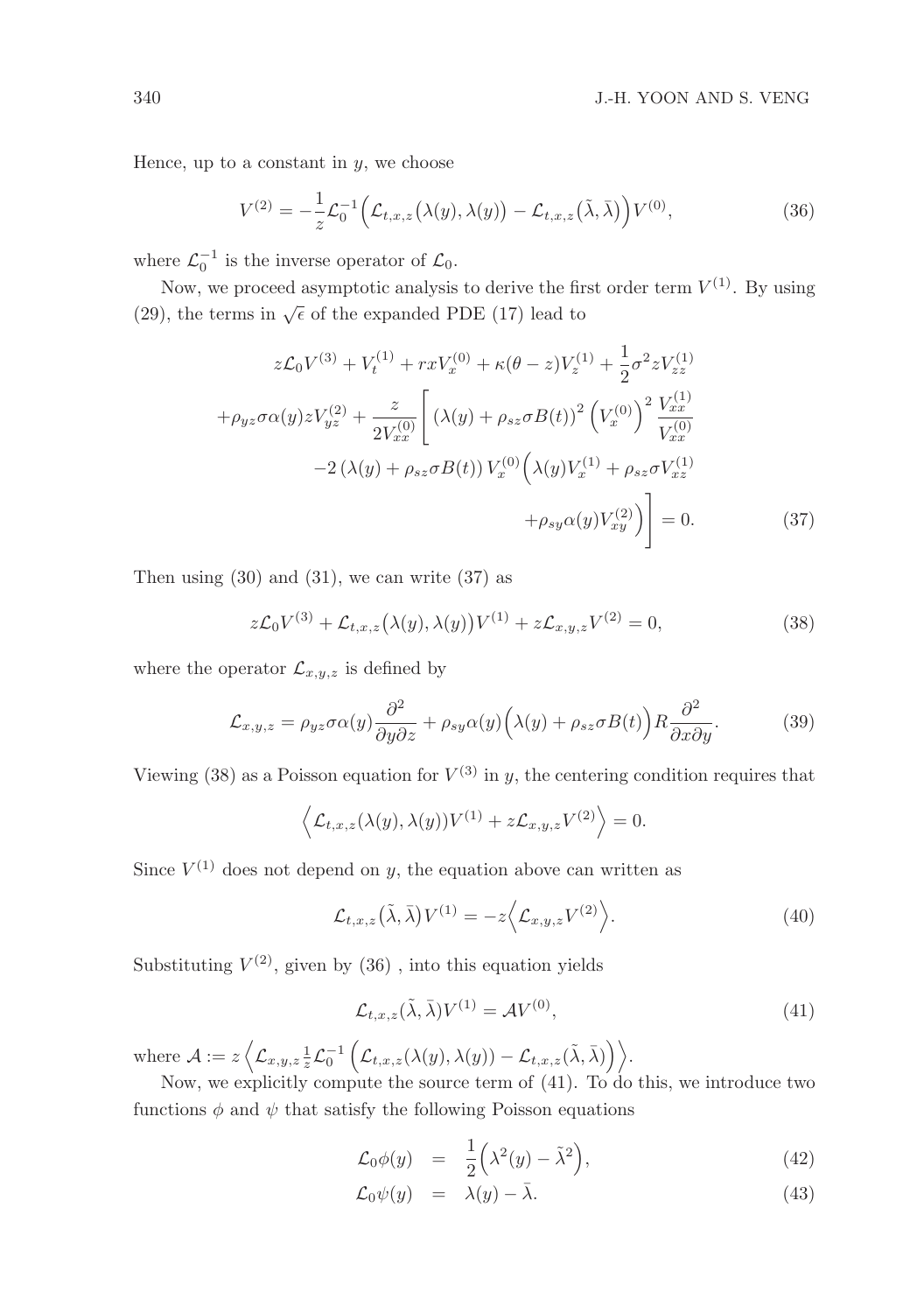By observing from (23) that  $D_1V^{(0)} = \Gamma V^{(0)}$ , where  $\Gamma$  is defined in (28), we have

$$
\mathcal{A}V^{(0)} = z \Big\langle \mathcal{L}_{x,y,z} \frac{1}{z} \mathcal{L}_0^{-1} \Big( \frac{1}{2} \big( \lambda^2(y) - \tilde{\lambda}^2 \big) \n+ \rho_{sz} \sigma B(t) \big( \lambda(y) - \bar{\lambda} \big) \Big) z D_1 V^{(0)} \Big\rangle \n= z \Gamma \Big\langle \mathcal{L}_{x,y,z} \phi(y) V^{(0)} \Big\rangle + \rho_{sz} \sigma B(t) z \Gamma \Big\langle \mathcal{L}_{x,y,z} \psi(y) V^{(0)} \Big\rangle \n= z \Big( \rho_{sy} \Gamma^2 F_3 + \sigma \Gamma \big( \rho_{yz} F_1 + \rho_{sy} \rho_{sz} \Gamma(F_1 + F_4) \big) B(t) \n+ \rho_{sz} \sigma^2 \Gamma \big( \rho_{yz} + \rho_{sy} \rho_{sz} \Gamma \big) F_2 B^2(t) \Big) V^{(0)},
$$
\n(44)

where the constants  $F_i$  are defined by

$$
F_1 = \langle \alpha \phi' \rangle, \tag{45}
$$

$$
F_2 = \langle \alpha \psi' \rangle, \tag{46}
$$

$$
F_3 = \langle \alpha \lambda \phi' \rangle, \tag{47}
$$

$$
F_4 = \langle \alpha \lambda \psi' \rangle. \tag{48}
$$

From the expansion (15), the PDE (41) has the terminal condition

$$
V^{(1)}(T, x, z) = 0.
$$
\n(49)

Up to now, we have shown that the first order term  $V^{(1)}$  satisfies the linear PDE (41) with the terminal condition (49). In the following theorem, we derive an explicit expression for  $V^{(1)}$  in terms of  $V^{(0)}$  for the first time, which is the main result of this study.

Theorem 4. The linear PDE (41) with terminal condition (49) has a solution of the form

$$
V^{(1)}(t, x, z) = (\kappa \theta g_1(t) + g_2(t)z) V^{(0)}(t, x, z), \tag{50}
$$

where  $V^{(0)}$  is given in Theorem 2, and  $g_1(t)$  and  $g_2(t)$  are defined in the following cases:

• Case 1:  $\Delta > 0$ .

$$
g_1(t) = -\big(c_0 J_0(t) + c_1 J_1(t) + c_2 J_2(t)\big),\tag{51}
$$

$$
g_2(t) = -\big(c_0I_0(t) + c_1I_1(t) + c_2I_2(t)\big),\tag{52}
$$

$$
I_0(t) = \frac{-1 + \left(1 - 2g\sqrt{\Delta}(T - t) - g^2\right)e^{\sqrt{\Delta}(T - t)} + g^2 e^{2\sqrt{\Delta}(T - t)}}{\sqrt{\Delta}\left(1 - ge^{\sqrt{\Delta}(T - t)}\right)^2},
$$
(53)

$$
I_1(t) = \frac{-1 + (1 - (1 + g)\sqrt{\Delta}(T - t) - g)e^{\sqrt{\Delta}(T - t)} + ge^{2\sqrt{\Delta}(T - t)}}{\sqrt{\Delta}(1 - ge^{\sqrt{\Delta}(T - t)})^2}, \quad (54)
$$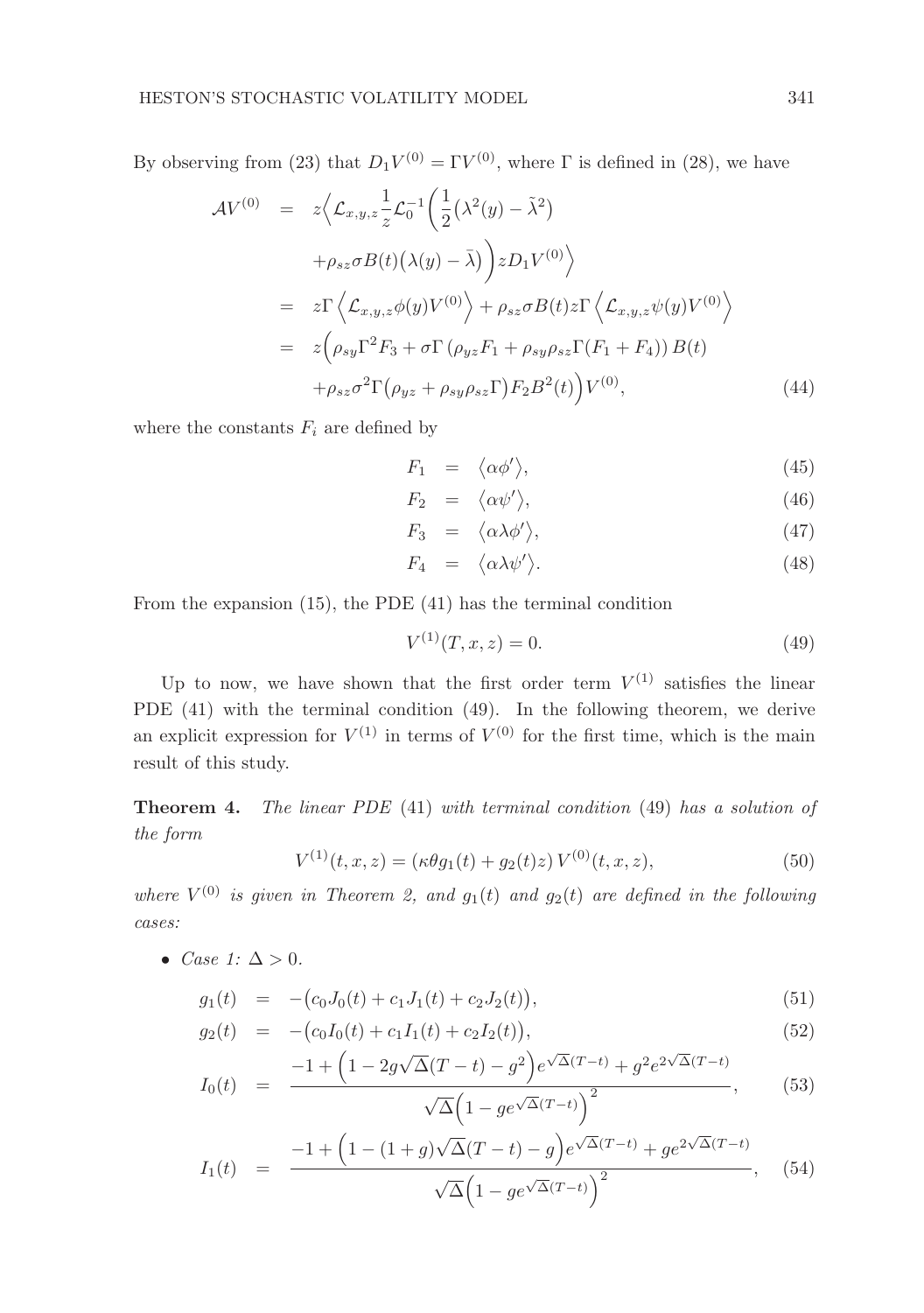$$
I_2(t) = \frac{-1 - 2\sqrt{\Delta}(T - t)e^{\sqrt{\Delta}(T - t)} + e^{2\sqrt{\Delta}(T - t)}}{\sqrt{\Delta}\left(1 - ge^{\sqrt{\Delta}(T - t)}\right)^2},
$$
\n
$$
(55)
$$

$$
J_0(t) = -\frac{1+g + \sqrt{\Delta}(T-t) - (1+g - \sqrt{\Delta}g(T-t))e^{\sqrt{\Delta}(T-t)}}{\Delta(1 - ge^{\sqrt{\Delta}(T-t)})},
$$
(56)

$$
J_1(t) = -\frac{2 + \sqrt{\Delta}(T - t) - (2 - \sqrt{\Delta}(T - t))e^{\sqrt{\Delta}(T - t)}}{\Delta(1 - ge^{\sqrt{\Delta}(T - t)})},
$$
\n(57)

$$
J_2(t) = -\frac{1+g+\sqrt{\Delta}g(T-t) - (1+g-(2-g)\sqrt{\Delta}g(T-t))e^{\sqrt{\Delta}(T-t)}}{\Delta g(1-g e^{\sqrt{\Delta}(T-t)})}
$$

$$
+\frac{(1-g)^2}{\Delta g^2}\ln\left(\frac{1-ge^{\sqrt{\Delta}(T-t)}}{1-g}\right),\tag{58}
$$

$$
c_0 = \rho_{sy} \Gamma^2 F_3, \tag{59}
$$

$$
c_1 = \sigma \Gamma \left( \rho_{yz} F_1 + \rho_{sy} \rho_{sz} \Gamma(F_1 + F_4) \right) \left( \frac{\kappa - \Gamma \rho_{sz} \sigma \bar{\lambda} + \sqrt{\Delta}}{\sigma^2 \left( 1 + \Gamma \rho_{sz}^2 \right)} \right), \tag{60}
$$

$$
c_2 = \rho_{sz} \sigma^2 \Gamma \left( \rho_{yz} + \rho_{sy} \rho_{sz} \Gamma \right) F_2 \left( \frac{\kappa - \Gamma \rho_{sz} \sigma \bar{\lambda} + \sqrt{\Delta}}{\sigma^2 \left( 1 + \Gamma \rho_{sz}^2 \right)} \right)^2.
$$
 (61)

• Case 2:  $\Delta = 0$  and  $TK + 1 > 0$ .

$$
g_1(t) = -(\bar{c}_0 \bar{J}_0(t) + \bar{c}_1 \bar{J}_1(t) + \bar{c}_2 \bar{J}_2(t)), \qquad (62)
$$

$$
g_2(t) = -\left(\bar{c}_0\bar{I}_0(t) + \bar{c}_1\bar{I}_1(t) + \bar{c}_2\bar{I}_2(t)\right),\tag{63}
$$

$$
\bar{I}_0(t) = \frac{1}{\left(1 + K(T - t)\right)^2} \left( (T - t) + K(T - t)^2 + \frac{K^2}{3} (T - t)^3 \right),\tag{64}
$$

$$
\bar{I}_1(t) = \frac{1}{\left(1 + K(T - t)\right)^2} \left(\frac{1}{2}(T - t)^2 + \frac{K}{3}(T - t)^3\right),\tag{65}
$$

$$
\bar{I}_2(t) = \frac{(T-t)^3}{3(1+K(T-t))^2},\tag{66}
$$

$$
\bar{J}_0(t) = \frac{(T-t)^2(3+K(T-t))}{6(1+K(T-t))},\tag{67}
$$

$$
\bar{J}_1(t) = \frac{(T-t)^3}{6(1+K(T-t))},\tag{68}
$$

$$
\bar{J}_2(t) = \frac{-6(T-t) - 3K(T-t)^2 + K^2(T-t)^3}{6K^3(1 + K(T-t))} + \frac{1}{K^4} \ln\left(1 + K(T-t)\right),\tag{69}
$$

$$
\bar{c}_0 = \rho_{sy} \Gamma^2 F_3,\tag{70}
$$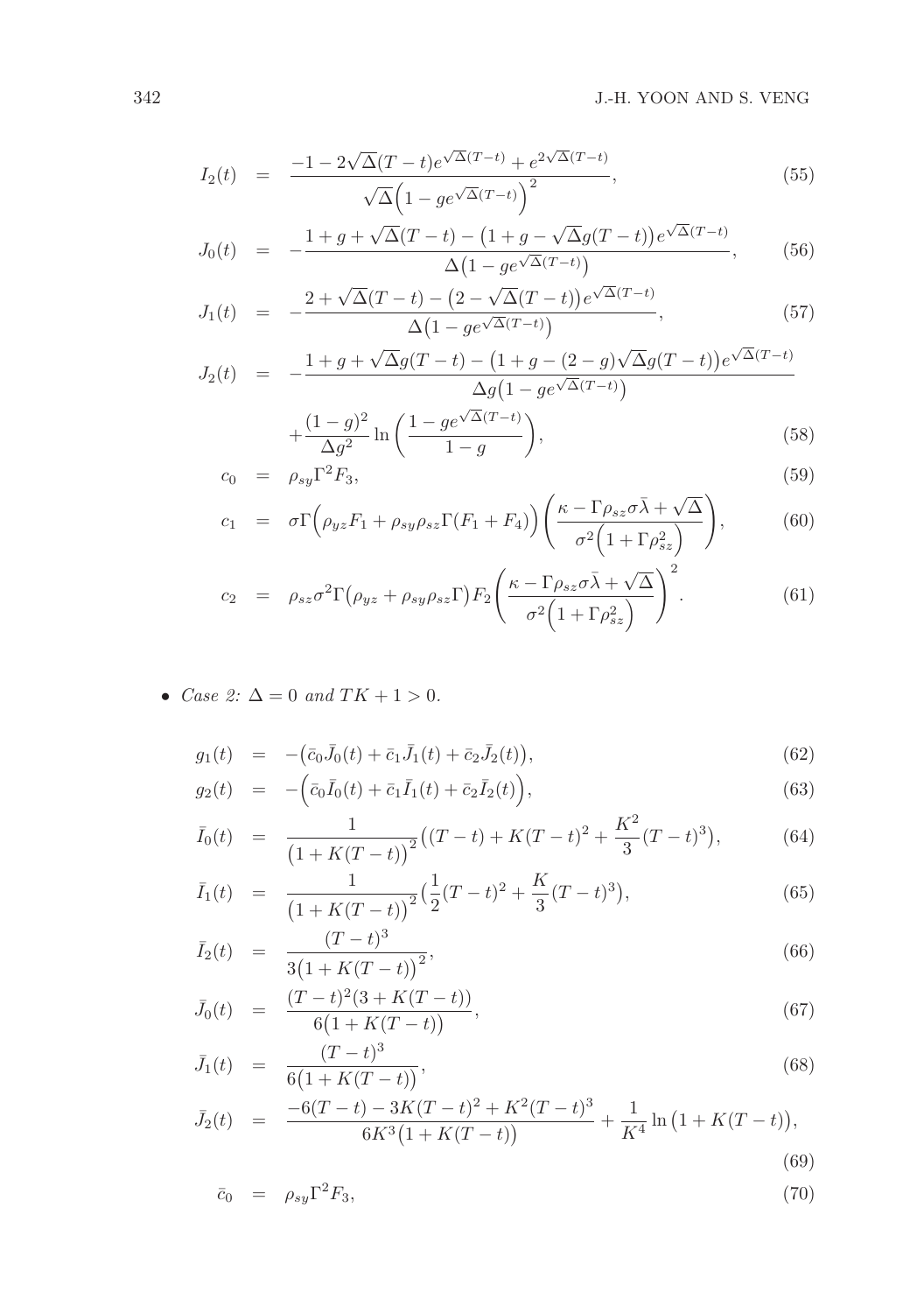$$
\bar{c}_1 = \sigma \Gamma \Big( \rho_{yz} F_1 + \rho_{sy} \rho_{sz} \Gamma (F_1 + F_4) \Big) \frac{\left( \kappa - \Gamma \rho_{sz} \sigma \bar{\lambda} \right)^2}{2 \sigma^2 \Big( 1 + \Gamma \rho_{sz}^2 \Big)},\tag{71}
$$

$$
\bar{c}_2 = \rho_{sz} \sigma^2 \Gamma \big( \rho_{yz} + \rho_{sy} \rho_{sz} \Gamma \big) F_2 \bigg( \frac{\left( \kappa - \Gamma \rho_{sz} \sigma \bar{\lambda} \right)^2}{2 \sigma^2 \left( 1 + \Gamma \rho_{sz}^2 \right)} \bigg)^2. \tag{72}
$$

Here,  $F_1, F_2, F_3$  and  $F_4$  are given by (45),(46),(47) and (48), respectively.  $\Delta, g, K$ and  $\Gamma$  are defined as in Theorem 2.

Proof. See Appendix B.

 $\Box$ 

# 4. OPTIMAL STRATEGY

Since we have derived the first two terms  $V^{(0)}$  and  $V^{(1)}$  for the optimal value function in the previous section, we can proceed to derive an asymptotic approximation to the optimal strategy  $\pi^*$  given by (13). Like the case of the optimal value function, we look for the optimal strategy  $\pi^*$  of the form

$$
\pi^* = \pi^{*(0)} + \sqrt{\epsilon} \pi^{*(1)} + \epsilon \pi^{*(2)} + \cdots, \qquad (73)
$$

and only the expressions for  $\pi^{*(0)}$  and  $\pi^{*(1)}$  will be derived.

Substituting the expansion (15) for  $V^{\epsilon}$  into (13) gives

$$
\pi^* = -\left[\lambda(y)\left(V_x^{(0)} + \sqrt{\epsilon}V_x^{(1)}\right) + \rho_{sz}\sigma\left(V_{xz}^{(0)} + \sqrt{\epsilon}V_{xz}^{(1)}\right) \right. \left. + \sqrt{\epsilon}\rho_{sy}\alpha(y)V_{xy}^{(2)}\right] \frac{1}{f(y)xV_{xx}^{(0)}} \left(1 - \sqrt{\epsilon}\frac{V_{xx}^{(1)}}{V_{xx}^{(0)}}\right) + \cdots \n= (\lambda(y) + \rho_{sz}\sigma B(t))\frac{R(t,x)}{f(y)x} \n+ \frac{\sqrt{\epsilon}}{f(y)xV_x^{(0)}} \left[ (\lambda(y) + \rho_{sz}\sigma B(t)) D_2V^{(1)} + \lambda(y)D_1V^{(1)} \right. \left. + \rho_{sz}\sigma D_1V_z^{(1)} - \rho_{sy}\alpha(y)\left(\phi'(y)\right) \right. \left. + \rho_{sz}\sigma B(t)\psi'(y)D_1^2V^{(0)}\right) + \cdots
$$
\n(74)

Here, we have used the fact that  $V_z^{(0)} = B(t)V^{(0)}$ . Using the explicit expressions of  $V^{(0)}$  and  $V^{(1)}$  given respectively in Theorem 2 and Theorem 4 and the fact that  $D_2V^{(0)} = -D_1V^{(0)}$ , we have the following asymptotic result for the optimal strategy.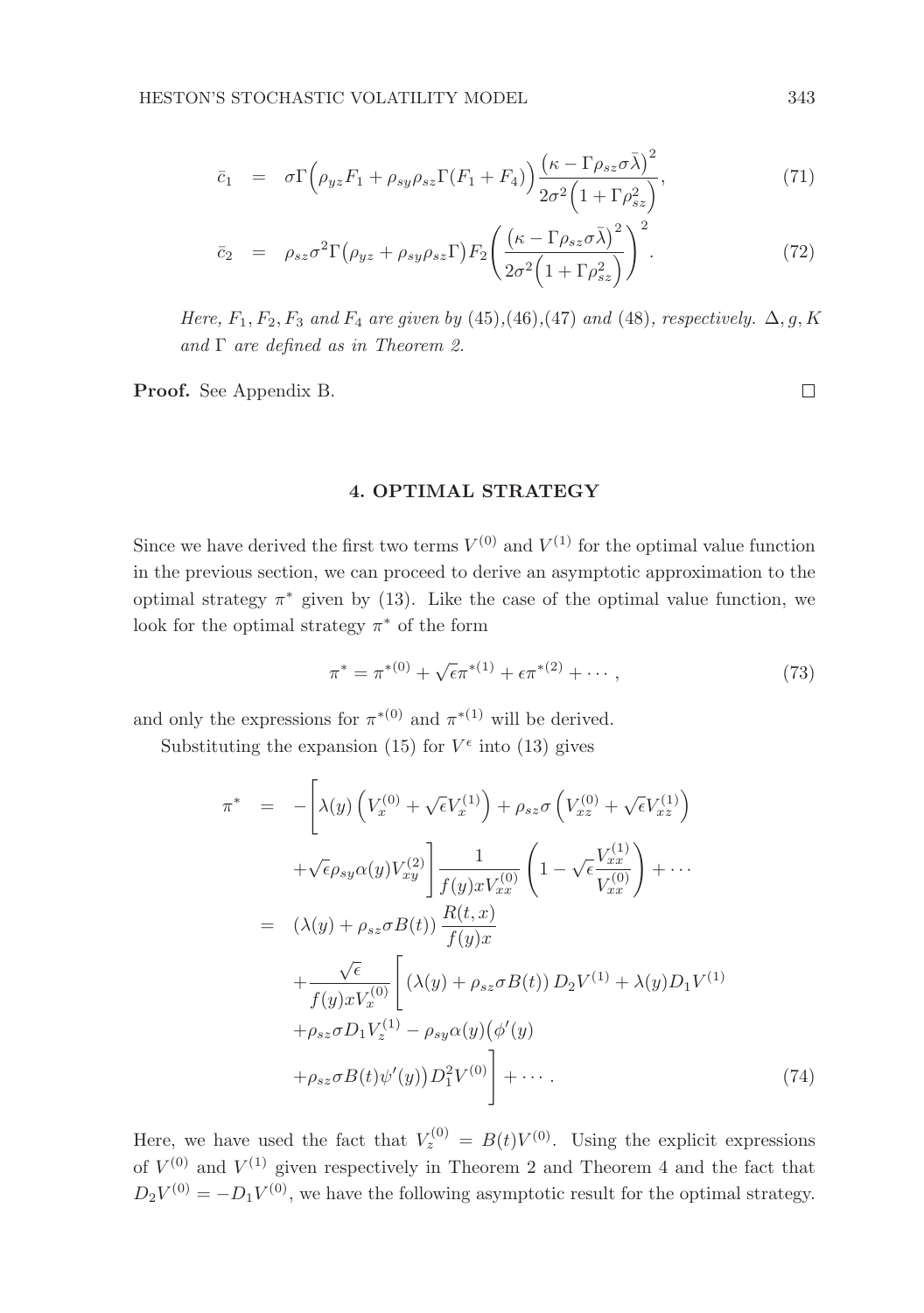**Theorem 5.** The first order correction of the optimal strategy  $\pi^*(t, x, y, z)$  is

$$
\tilde{\pi}^* = \pi^{*(0)} + \sqrt{\epsilon} \pi^{*(1)},
$$

where

$$
\pi^{*(0)} = \frac{1}{qf(y)} \left(\lambda(y) + \rho_{sz}\sigma B(t)\right) \left(\frac{q}{1-p} + \frac{\eta e^{r(t-T)}}{x}\right),\tag{75}
$$
\n
$$
\pi^{*(1)} = \frac{1}{qf(y)} \left(\rho_{sz}\sigma g_2(t) - \Gamma \rho_{sy}\alpha(y)\left(\phi'(y) + \rho_{sz}\sigma B(t)\psi'(y)\right)\right) \left(\frac{q}{1-p} + \frac{\eta e^{r(t-T)}}{x}\right).
$$

Now, we claim that the leading order term of the optimal strategy can recover the optimal value function up to the first order correction as given in following theorem.

**Theorem 6.** The suboptimal strategy  $\pi^{*(0)}$  given by (75) recovers the approximation up to the first order,

$$
V^{(0)} + \sqrt{\epsilon} V^{(1)},
$$

of the optimal value function  $V^{(\epsilon)}(t, x, y, z)$  given in Section 3. More specifically, if we denote  $V^{\epsilon,\pi^{*(0)}}$  the value function corresponding to the strategy  $\pi^{*(0)}$  and assume that it has expansion

$$
V^{\epsilon,\pi^{*(0)}} = V^{\pi^{*(0)},(0)} + \sqrt{\epsilon} V^{\pi^{*(0)},(1)} + \epsilon V^{\pi^{*(0)},(2)} + \cdots,
$$

then it follows that

$$
V^{\pi^{*(0)}, (0)} = V^{(0)}, \text{ and } V^{\pi^{*(0)}, (1)} = V^{(1)},
$$

where  $V^{(0)}$  and  $V^{(1)}$  are defined in Theorem 2 and Theorem 4, respectively.

Proof. See Appendix C.

5. CONCLUSION

In this paper, we studied the optimization problem under an extended Heston model in which a fast mean-reverting volatility factor is added on top of the CIR process that drives the volatility in the pure Heston stochastic volatility model. Using asymptotic analysis, we were able to derive explicit approximations for the optimal value function and the optimal investment strategy up to the first order correction term for the HARA utility functions. This study extends the results of [5] in the sense that the Heston model is brought into a multi-scale model. It also extends the results of [4] as the Black-Scholes model is replaced by the Heston model in the case of the HARA utility functions.

 $\Box$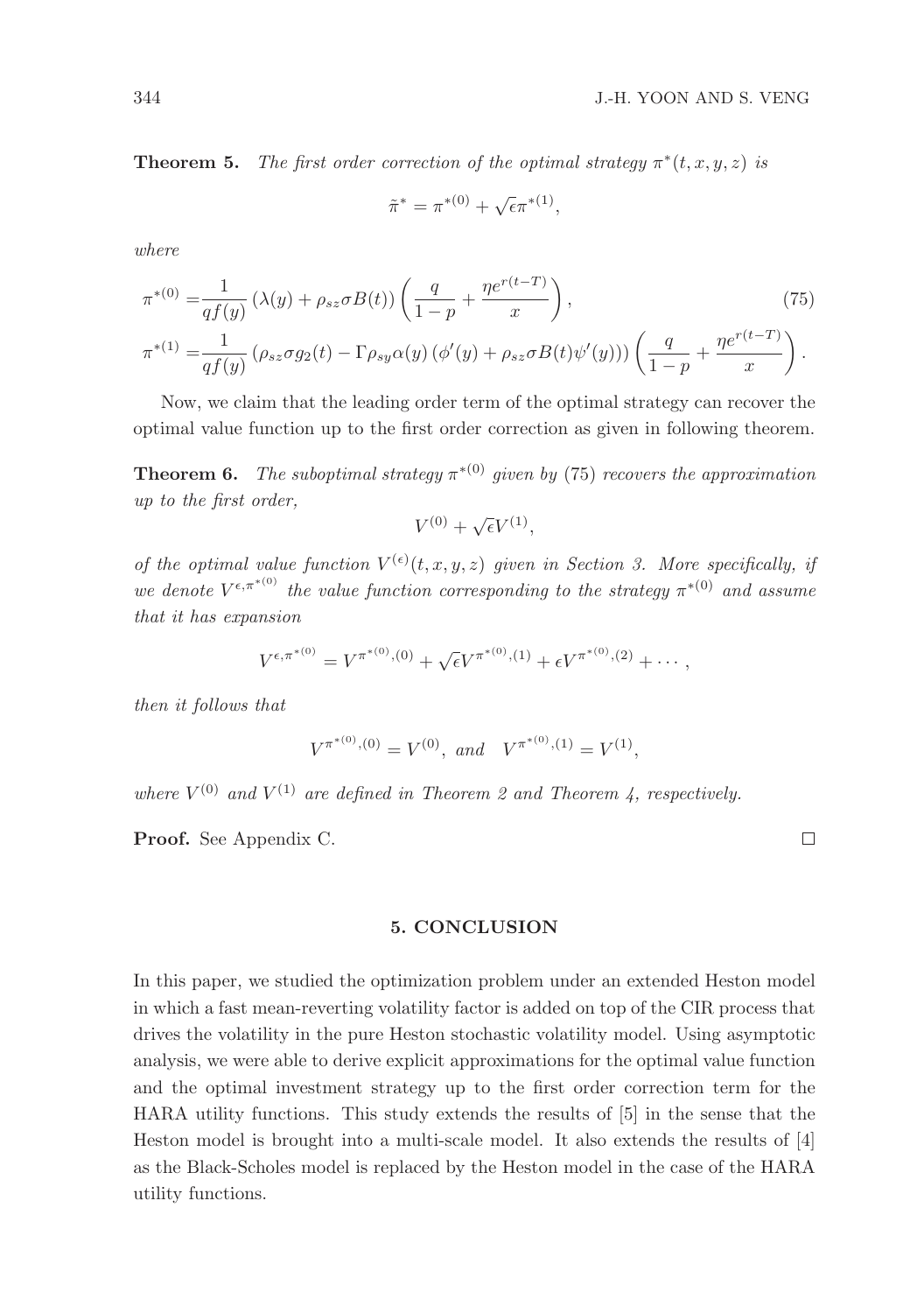The accuracy of our asymptotic approximation will be treated in a future work, which is in preparation. Another research plan is to consider the same problem under a more general model in which one additional slow varying factor of volatility is incorporated to the current market model.

#### A. A PORTFOLIO PROBLEM UNDER HESTON MODEL

In order to continue our asymptotic analysis in Section 3, we recall some basic results of the portfolio problem under the Heston stochastic volatility model, which is the case that  $f(y) = 1$  and  $\mu(y, z) = \mu(z)$  is independent of y in our model (2)-(4), and was studied by [5] for the case of power utility functions. Here, we consider the HARA utility functions  $U(x)$  defined in (8), which also cover the case of power and exponential utility functions.

In this case, the optimal strategy, denoted by  $\pi^*_{H}(t, x, z)$ , is given by

$$
\pi_H^*(t, x, z) = -\frac{\lambda V_x^H + \rho_{sz} \sigma V_{xz}^H}{x V_{xx}^H},\tag{76}
$$

where  $V^H(t, x, z)$  is the corresponding optimal value function satisfying the following PDE

$$
V_t^H + rxV_x^H + \kappa(\theta - z)V_z^H + \frac{1}{2}\sigma^2 zV_{zz}^H - \frac{z\left(\lambda V_x^H + \rho_{sz}\sigma V_{xz}^H\right)^2}{2V_{xx}^H} = 0,\tag{77}
$$

$$
V^H(T, x, z) = U(x). \tag{78}
$$

We suppose that the solution  $V^H$  to the nonlinear PDE problem (77)-(78) is of the form

$$
V^{H}(t, x, z) = \frac{1-p}{pq} \left( \frac{q}{1-p} x a(t) + \eta \right)^{p} h(t, z),
$$

with terminal conditions  $a(T) = 1$  and  $h(T, z) = 1$ . Substituting this solution into (77) yields

$$
\frac{1-p}{pq} \left( \frac{q}{1-p} x a(t) + \eta \right)^p \left( h_t + \kappa (\theta - z) h_z + \frac{1}{2} \sigma^2 z h_{zz} + \frac{p}{1-p} \frac{z(\lambda h + \rho_{sz} \sigma h_z)^2}{2h} \right) + \left( \frac{q}{1-p} x a(t) + \eta \right)^{p-1} \left( a_t + r a(t) \right) x h = 0. \tag{79}
$$

We can split this equation into two equations

$$
a_t + ra(t) = 0,\t\t(80)
$$

$$
h_t + \kappa(\theta - z)h_z + \frac{1}{2}\sigma^2 z h_{zz} + \frac{p}{1 - p} \frac{z(\lambda h + \rho_{sz}\sigma h_z)^2}{2h} = 0.
$$
 (81)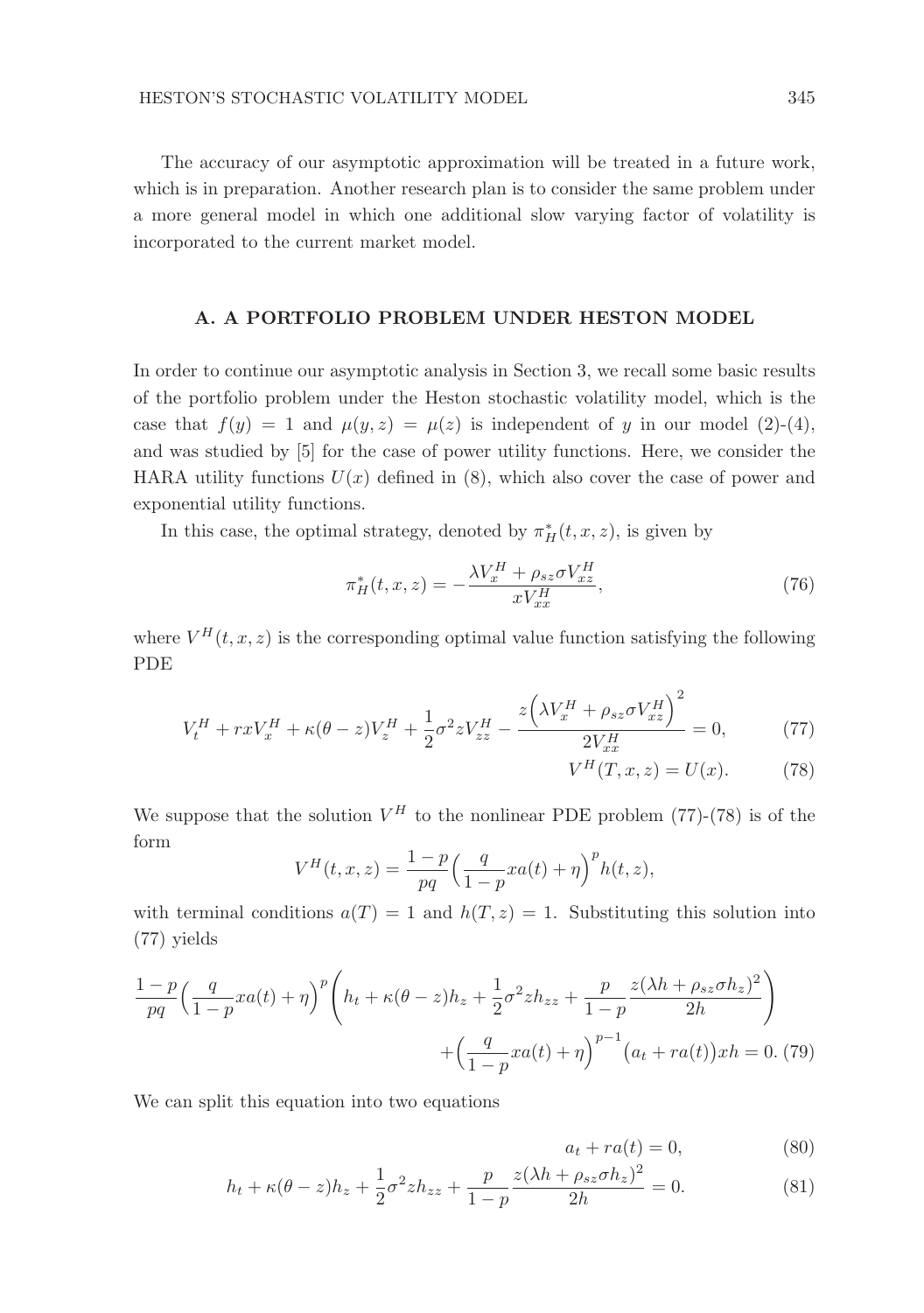Taking into account the terminal condition  $a(T) = 1$ , the solution of (80) is given by

$$
a(t) = e^{r(T-t)}.
$$

We assume that the PDE (81) with terminal condition  $h(T, z) = 1$  has a solution of the form

$$
h(t, z) = e^{A(t) + zB(t)},
$$
\n(82)

where  $A(T) = 0$  and  $B(T) = 0$ . Plugging (82) into (81) leads to

$$
A_t + B_t z + \kappa (\theta - z)B(t) + \frac{1}{2}\sigma^2 z B^2(t) + \frac{p}{1 - p} \frac{z(\lambda + \rho_{sz} \sigma B(t))^2}{2} = 0.
$$

This equation is separable, and we can split it into the following ODEs

$$
A_t + \kappa \theta B(t) = 0, \qquad (83)
$$

$$
A(T) = 0,\t(84)
$$

$$
B_t + \frac{\sigma^2}{2} \left( 1 + \frac{p}{1 - p} \rho_{sz}^2 \right) B^2(t) + \left( \frac{p}{1 - p} \rho_{sz} \sigma \lambda - \kappa \right) B(t) + \frac{p \lambda^2}{2(1 - p)} = 0, \tag{85}
$$

$$
B(T) = 0.\t(86)
$$

Note that  $\frac{\sigma^2}{2}$ 2  $\left(1+\frac{p}{1-p}\rho_{sz}^2\right) > 0$  since  $p < 1$ . Then, the equations (85)-(86) can be solved explicitly as follows. Let

$$
\Delta_H = \kappa^2 - \frac{p}{1-p} (2\kappa \rho_{sz} \sigma \lambda + \sigma^2 \lambda^2),
$$
  
\n
$$
g_H = \frac{\kappa - \frac{p}{1-p} \rho_{sz} \sigma \lambda + \sqrt{\Delta_H}}{\kappa - \frac{p}{1-p} \rho_{sz} \sigma \lambda - \sqrt{\Delta_H}},
$$
  
\n
$$
K_H = \frac{1}{2} (\kappa - \frac{p}{1-p} \rho_{sz} \sigma \lambda).
$$

Then, we have

• Case 1: 
$$
\Delta_H > 0
$$
 (or,  $\lambda < \frac{\kappa}{\sigma} \left( -\rho_{sz} + \sqrt{\rho_{sz}^2 + \frac{1-p}{p}} \right)$ ).

$$
A(t) = \frac{\kappa \theta}{\sigma^2 \left(1 + \frac{p}{1 - p} \rho_{sz}^2\right)} \left( \left(\kappa - \frac{p}{1 - p} \rho_{sz} \sigma \lambda + \sqrt{\Delta_H}\right) (T - t) -2 \ln\left(\frac{1 - g_H e^{(T - t)\sqrt{\Delta_H}}}{1 - g_H}\right) \right),
$$
  
\n
$$
B(t) = \frac{\kappa - \frac{p}{1 - p} \rho_{sz} \sigma \lambda + \sqrt{\Delta_H}}{\sigma^2 \left(1 + \frac{p}{1 - p} \rho_{sz}^2\right)} \left(\frac{1 - e^{\sqrt{\Delta_H}(T - t)}}{1 - g_H e^{\sqrt{\Delta_H}(T - t)}}\right).
$$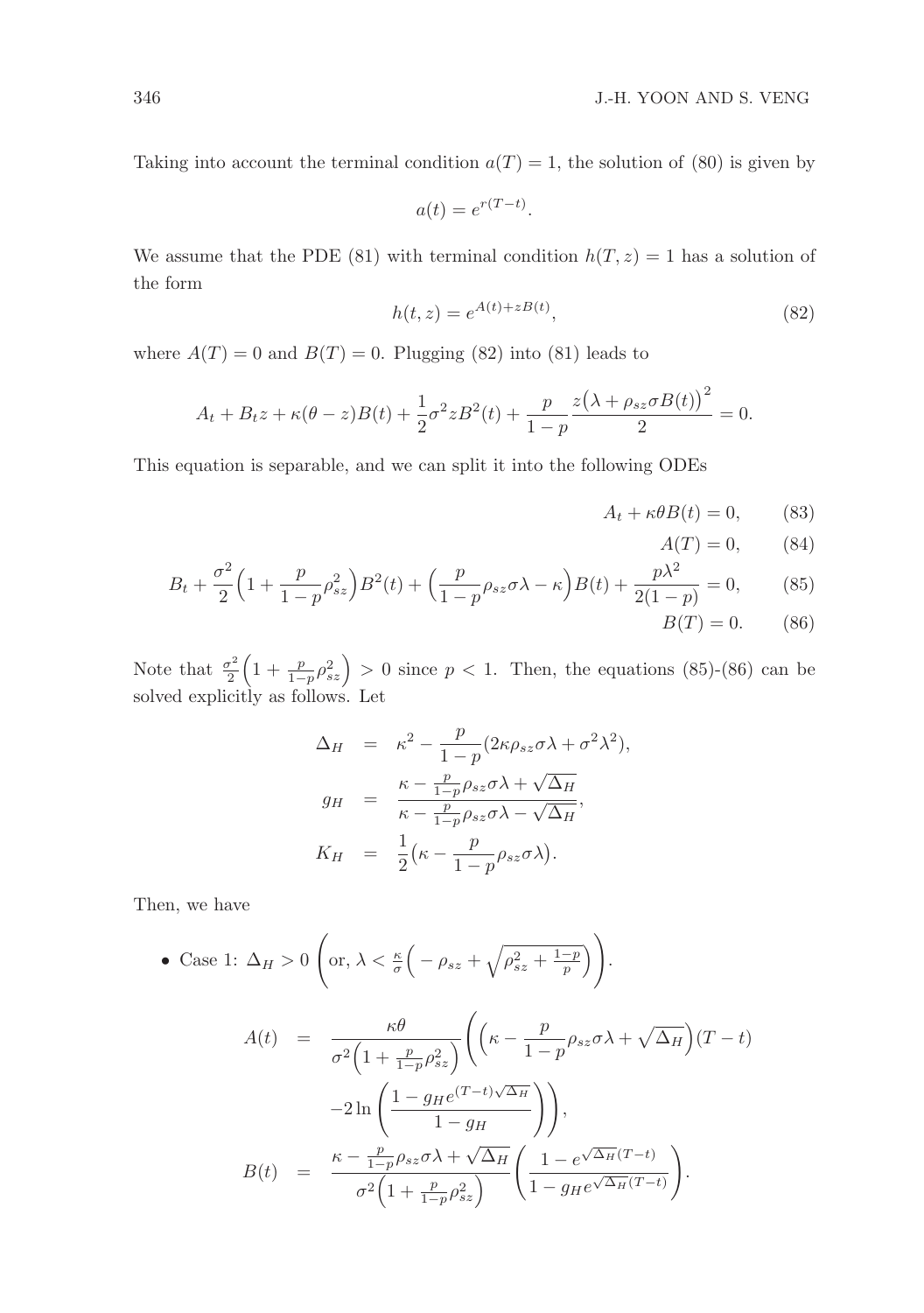• Case 2: 
$$
\Delta_H = 0
$$
 (or,  $\lambda = \frac{\kappa}{\sigma} \left( -\rho_{sz} + \sqrt{\rho_{sz}^2 + \frac{1-p}{p}} \right)$ ) and  $TK_H + 1 > 0$ .  
\n
$$
A(t) = \frac{\kappa \theta}{\sigma^2 \left( 1 + \frac{p}{1-p} \rho_{sz}^2 \right)} \left( \left( \kappa - \frac{p}{1-p} \rho_{sz} \sigma \lambda \right) (T - t) - 2 \ln \left( 1 + \frac{1}{2} \left( \kappa - \frac{p}{1-p} \rho_{sz} \sigma \lambda \right) (T - t) \right) \right),
$$
\n
$$
B(t) = \frac{\left( \kappa - \frac{p}{1-p} \rho_{sz} \sigma \lambda \right)^2}{2\sigma^2 \left( 1 + \frac{p}{1-p} \rho_{sz}^2 \right)} \left( \frac{T - t}{1 + \frac{1}{2} \left( \kappa - \frac{p}{1-p} \rho_{sz} \sigma \lambda \right) (T - t) \right).
$$

Therefore, the optimal value is given by

$$
V^{H}(t, x, z) = \frac{1-p}{pq} \left( \frac{q}{1-p} x a(t) + \eta \right)^{p} e^{A(t) + z B(t)},
$$

where the functions  $A(t)$  and  $B(t)$  are defined as above cases. Then, from (76) the optimal strategy  $\pi_H^*$  is given by

$$
\pi_H^* = \frac{\left(\lambda + \rho_{sz}\sigma B(t)\right)\left(\frac{q}{1-p}xe^{r(T-t)} + \eta\right)}{qxe^{r(T-t)}}.
$$

Observe that as  $p \to -\infty$  and  $\eta = 1$ , the HARA utility function  $U(x)$  in (8) converges to an exponential (CARA) utility function

$$
U_{exp}(x) = -\frac{1}{q}e^{-qx}, \ q > 0.
$$

In this case, we suppose the solution for (77) is of the form

$$
V^H(t, x, z) = -\frac{1}{q}e^{-qxa(t)}h(t, z).
$$

Then, direct substitution leads to

$$
a_t + ra = 0,
$$
  

$$
h_t + \kappa(\theta - z)h_z + \frac{1}{2}\sigma^2 z h_{zz} - \frac{z(\lambda h + \rho_{sz}\sigma h_z)^2}{2h} = 0.
$$
 (87)

Observe that (87) is the limit of (81) as  $p \to -\infty$ . Therefore, all formulas above for HARA utility functions are also valid for the exponential utility functions when letting  $p \to -\infty$ .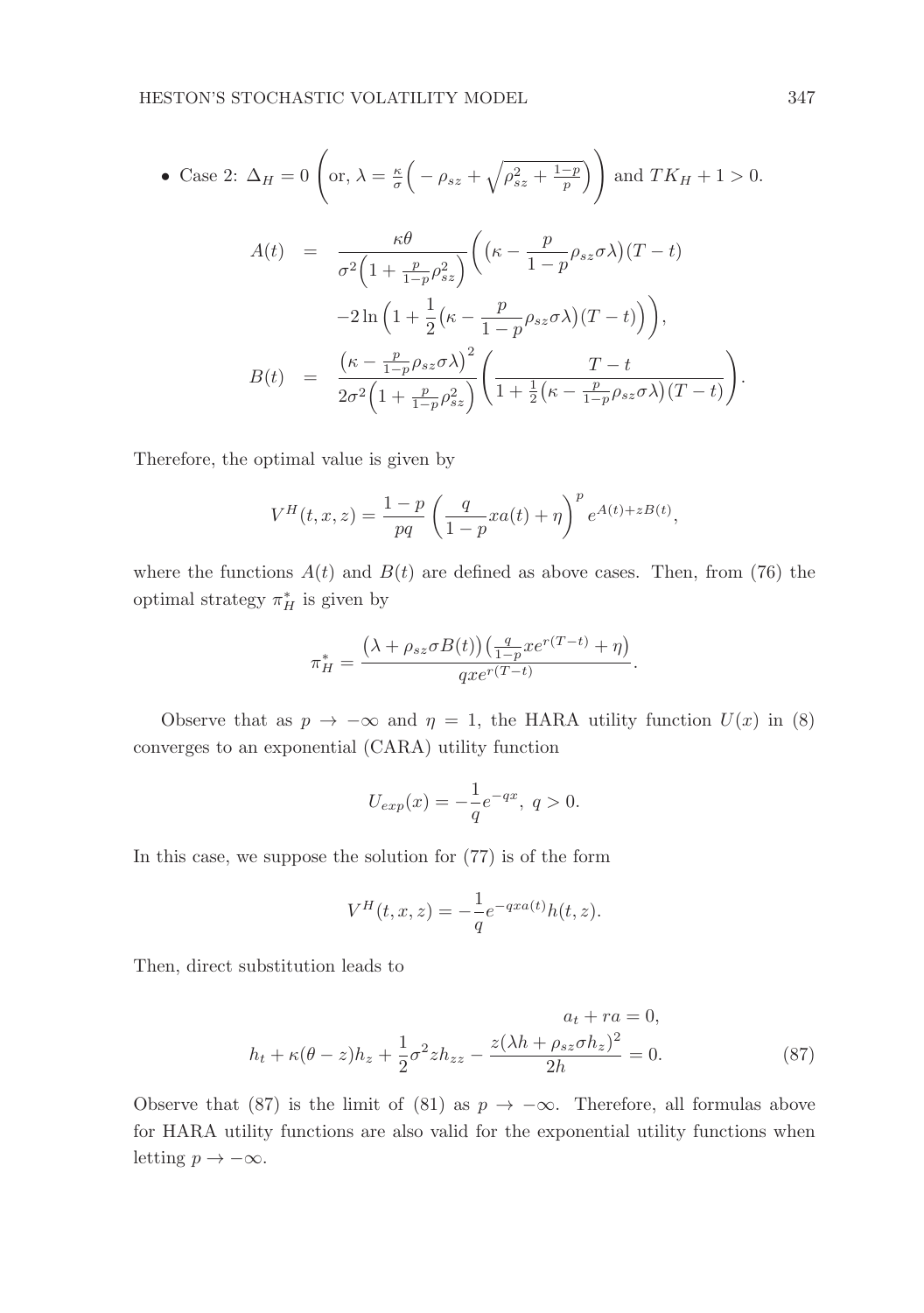#### B. PROOF OF THEOREM 6

Now, we try to find the solution  $V^{(1)}$  of the PDE (41) with the terminal condition (49) of the form

$$
V^{(1)}(t, x, z) = \left(\kappa \theta g_1(t) + g_2(t) z\right) V^{(0)}(t, x, z) \tag{88}
$$

with  $g_1(T) = 0$  and  $g_2(T) = 0$ . Substituting (88) into (41) and using (29) and (33) yields

$$
\kappa \theta g_1' + z g_2' + \kappa (\theta - z) g_2(t) + \sigma^2 z B(t) g_2(t) + \rho_{sz} \sigma \Gamma \left( \bar{\lambda} + \rho_{sz} \sigma B(t) \right) z g_2(t) =
$$
  

$$
z \left( \rho_{sy} \Gamma^2 F_3 + \sigma \Gamma \left( \rho_{yz} F_1 + \rho_{sy} \rho_{sz} \Gamma(F_1 + F_4) \right) B(t) + \rho_{sz} \sigma^2 \Gamma \left( \rho_{yz} + \rho_{sy} \rho_{sz} \Gamma \right) F_2 B^2(t) \right),
$$
  
(89)

where  $B(t)$  is defined as in Theorem 2.

Therefore,  $(89)$  is separable in z and we can split it into two ODEs

$$
g_1'(t) = -g_2(t), \t\t(90)
$$

$$
g_2'(t) + a(t)g_2(t) = b(t), \tag{91}
$$

where

$$
a(t) = \sigma^2 (1 + \rho_{sz}^2 \Gamma) B(t) + (\rho_{sz} \sigma \bar{\lambda} \Gamma - \kappa), \qquad (92)
$$

$$
b(t) = \rho_{sy} \Gamma^2 F_3 + \sigma \Gamma \left( \rho_{yz} F_1 + \rho_{sy} \rho_{sz} \Gamma(F_1 + F_4) \right) B(t)
$$
  
+ 
$$
\rho_{sz} \sigma^2 \Gamma \left( \rho_{yz} + \rho_{sy} \rho_{sz} \Gamma \right) F_2 B^2(t).
$$
 (93)

Note that the ODE (91) with terminal condition  $q_2(T) = 0$  is a Riccati equation with constant coefficients, which can be solved explicitly using the integral factor method. Let  $w(t)$  be the integral factor defined by

$$
w(t) = e^{-\int_t^T a(s)ds},
$$

which leads to

$$
g_2(t) = -\int_t^T \frac{w(s)}{w(t)} b(s) ds.
$$
 (94)

Therefore, we study in two cases as follows:

• Case 1:  $\Delta > 0$ .

By making use of (92), (83) and (24), direct computation gives

$$
\frac{w(s)}{w(t)} = e^{\sqrt{\Delta}(s-t)+2\ln\frac{1-g e^{\sqrt{\Delta}(T-s)}}{1-g e^{\sqrt{\Delta}(T-t)}}}.
$$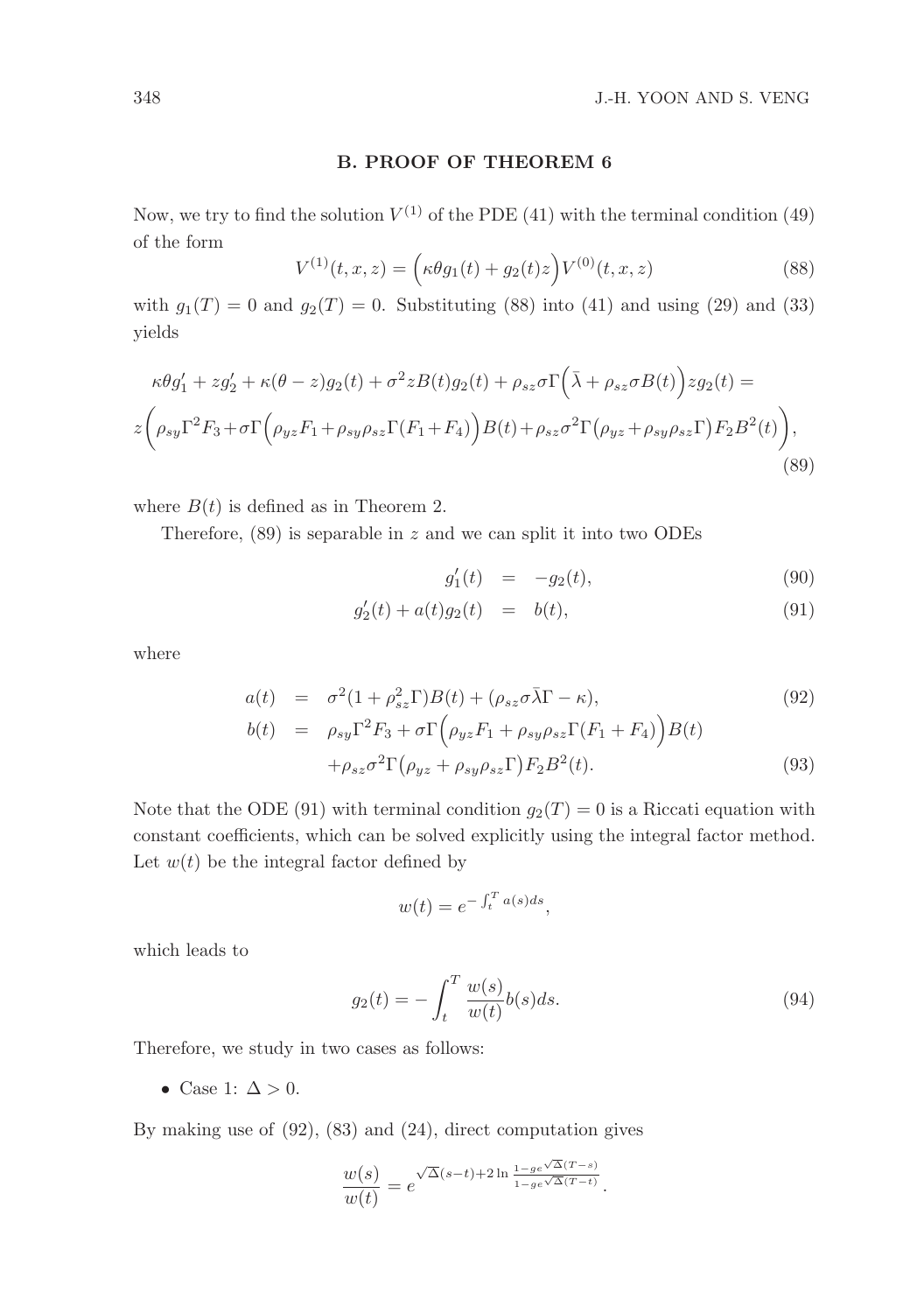By writing  $b(t)$  in (93) as

$$
b(t) = c_0 + c_1 \left( \frac{1 - e^{\sqrt{\Delta}(T-t)}}{1 - ge^{\sqrt{\Delta}(T-t)}} \right) + c_2 \left( \frac{1 - e^{\sqrt{\Delta}(T-t)}}{1 - ge^{\sqrt{\Delta}(T-t)}} \right)^2,
$$

with  $c_0, c_1$  and  $c_2$  given by (59), (60) and (61) respectively, it follows from (94) and (90) that

$$
g_2(t) = -\Big(c_0I_0(t) + c_1I_1(t) + c_2I_2(t)\Big), \tag{95}
$$

$$
g_1(t) = -\Big(c_0J_0(t) + c_1J_1(t) + c_2J_2(t)\Big), \tag{96}
$$

where the functions  $I_0(t)$ ,  $I_1(t)$ ,  $I_2(t)$ ,  $J_0(t)$ ,  $J_1(t)$  and  $J_2(t)$  are defined by

$$
I_0(t) = \int_t^T e^{\sqrt{\Delta}(s-t)} \left( \frac{1 - ge^{\sqrt{\Delta}(T-s)}}{1 - ge^{\sqrt{\Delta}(T-t)}} \right)^2 ds,
$$
  
\n
$$
I_1(t) = \int_t^T e^{\sqrt{\Delta}(s-t)} \frac{(1 - ge^{\sqrt{\Delta}(T-s)}})(1 - e^{\sqrt{\Delta}(T-s)})}{(1 - ge^{\sqrt{\Delta}(T-t)})^2} ds,
$$
  
\n
$$
I_2(t) = \int_t^T e^{\sqrt{\Delta}(s-t)} \left( \frac{1 - e^{\sqrt{\Delta}(T-s)}}{1 - ge^{\sqrt{\Delta}(T-t)}} \right)^2 ds,
$$
  
\n
$$
J_i(t) = \int_t^T I_i(s) ds, \quad i = 0, 1, 2.
$$

By direct computation, we can easily see that  $I_0(t)$ ,  $I_1(t)$ ,  $I_2(t)$ ,  $J_0(t)$ ,  $J_1(t)$  and  $J_2(t)$ are explicitly given by  $(53)$ ,  $(54)$ ,  $(55)$ ,  $(56)$ ,  $(57)$  and  $(58)$  respectively. Therefore,  $g_2(t)$  and  $g_1(t)$  are given by (52) and (51), respectively.

• Case 2:  $\Delta = 0$  and  $TK + 1 > 0$ .

Similar to Case 1, a series of straightforward calculations leads to

$$
\frac{w(s)}{w(t)} = e^{2 \ln \frac{1 + \frac{1}{2} (\kappa - \rho_{sz} \sigma \bar{\lambda} \Gamma)(T - s)}{1 + \frac{1}{2} (\kappa - \rho_{sz} \sigma \bar{\lambda} \Gamma)(T - t)}}.
$$

Then (94) is equivalent to

$$
g_2(t) = -\int_t^T \left(\frac{1 + K(T - s)}{1 + K(T - t)}\right)^2 b(s)ds,\tag{97}
$$

where  $K = \frac{1}{2} (\kappa - \Gamma \rho_{sz} \sigma \bar{\lambda})$ . We can write  $b(t)$  in (93) as

$$
b(t) = \bar{c}_0 + \bar{c}_1 \frac{T - t}{1 + K(T - t)} + \bar{c}_2 \left( \frac{T - t}{1 + K(T - t)} \right)^2,
$$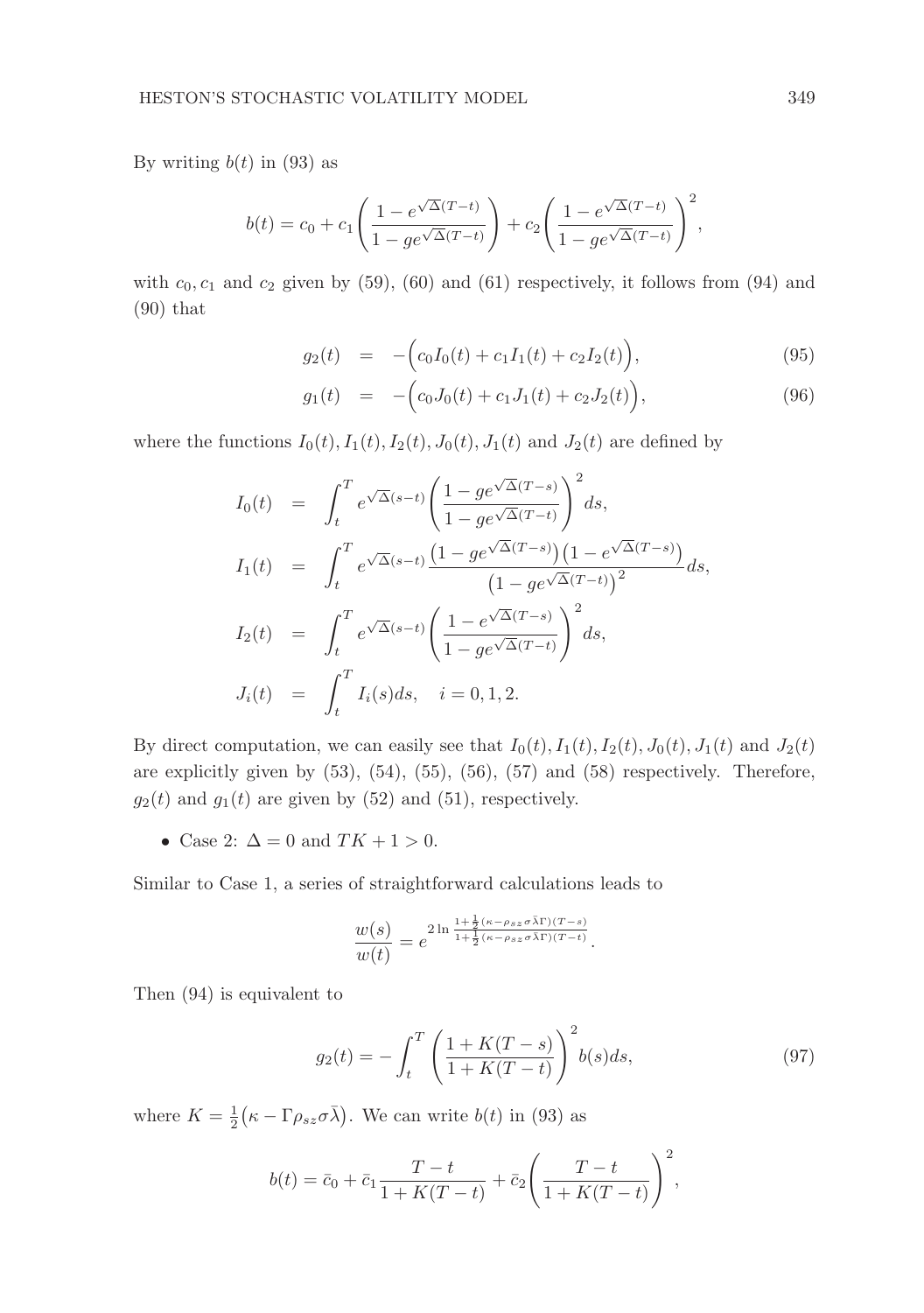where the constants  $\bar{c}_0$ ,  $\bar{c}_1$  and  $\bar{c}_2$  are defined by (70),(71) and (72), respectively. Then, it follows from (97) and (90) that

$$
g_2(t) = -(\bar{c}_0 \bar{I}_0(t) + \bar{c}_1 \bar{I}_1(t) + \bar{c}_2 \bar{I}_2(t)), \qquad (98)
$$

$$
g_1(t) = -(\bar{c}_0 \bar{J}_0(t) + \bar{c}_1 \bar{J}_1(t) + \bar{c}_2 \bar{J}_2(t)), \qquad (99)
$$

where the functions  $\bar{I}_0$ ,  $\bar{I}_1$ ,  $\bar{I}_2(t)$ ,  $\bar{J}_0(t)$ ,  $\bar{J}_1(t)$  and  $\bar{J}_2$  are defined by

$$
\begin{array}{rcl}\n\bar{I}_0(t) & = & \int_t^T \left( \frac{1 + K(T - s)}{1 + K(T - t)} \right)^2 ds, \\
\bar{I}_1(t) & = & \int_t^T \frac{\left( 1 + K(T - s) \right) (T - s)}{\left( 1 + K(T - t) \right)^2} ds, \\
\bar{I}_2(t) & = & \int_t^T \left( \frac{T - s}{1 + K(T - t)} \right)^2 ds, \\
\bar{J}_i(t) & = & \int_t^T \bar{I}_i(s) ds, \quad i = 0, 1, 2.\n\end{array}
$$

Again, direct computation shows that  $\bar{I}_0(t), \bar{I}_1(t), \bar{I}_2(t), \bar{J}_0(t), \bar{J}_1(t)$  and  $\bar{J}_2(t)$  are explicitly given by  $(64)$ , $(65)$ , $(66)$ , $(67)$ , $(68)$  and  $(69)$ , respectively. Therefore, it follows that  $g_2(t)$  and  $g_1(t)$  are given by (63) and (62), respectively.

#### C. PROOF OF THEOREM ??

To simplify the symbol, we denote  $\widetilde{V} = V^{\epsilon, \pi^{*(0)}}$  and write its expansion as

$$
\widetilde{V} = \widetilde{V}^{(0)} + \sqrt{\epsilon}\widetilde{V}^{(1)} + \epsilon\widetilde{V}^{(2)} + \cdots.
$$
\n(100)

Then,  $\tilde{V}$  satisfies the following linear PDE

$$
\widetilde{V}_t + rx\widetilde{V}_x + \frac{z}{\epsilon}\mathcal{L}_0\widetilde{V} + \kappa(\theta - z)\widetilde{V}_z + \frac{1}{2}\sigma^2 z \widetilde{V}_{zz} \n+ \frac{1}{\sqrt{\epsilon}}\rho_{yz}\sigma\alpha(y)z\widetilde{V}_{yz} + \frac{1}{2}(\pi^{*(0)})^2 f^2(y)zx^2\widetilde{V}_{xx} \n+ \pi^{*(0)}zx\left(\lambda(y)\widetilde{V}_x + \rho_{sz}\sigma f(y)\widetilde{V}_{xz} + \frac{1}{\sqrt{\epsilon}}\rho_{sy}f(y)\alpha(y)\widetilde{V}_{xy}\right) = 0,
$$
\n(101)

with the terminal condition

$$
\widetilde{V}(T, x, y, z) = U(x). \tag{102}
$$

Note that PDE (101) is (10) in which  $\pi^{*(0)}$  is chosen as the strategy. This holds since, by definition,  $\tilde{V}$  is the value function associated with the strategy  $\pi^{*(0)}$ . Using (75),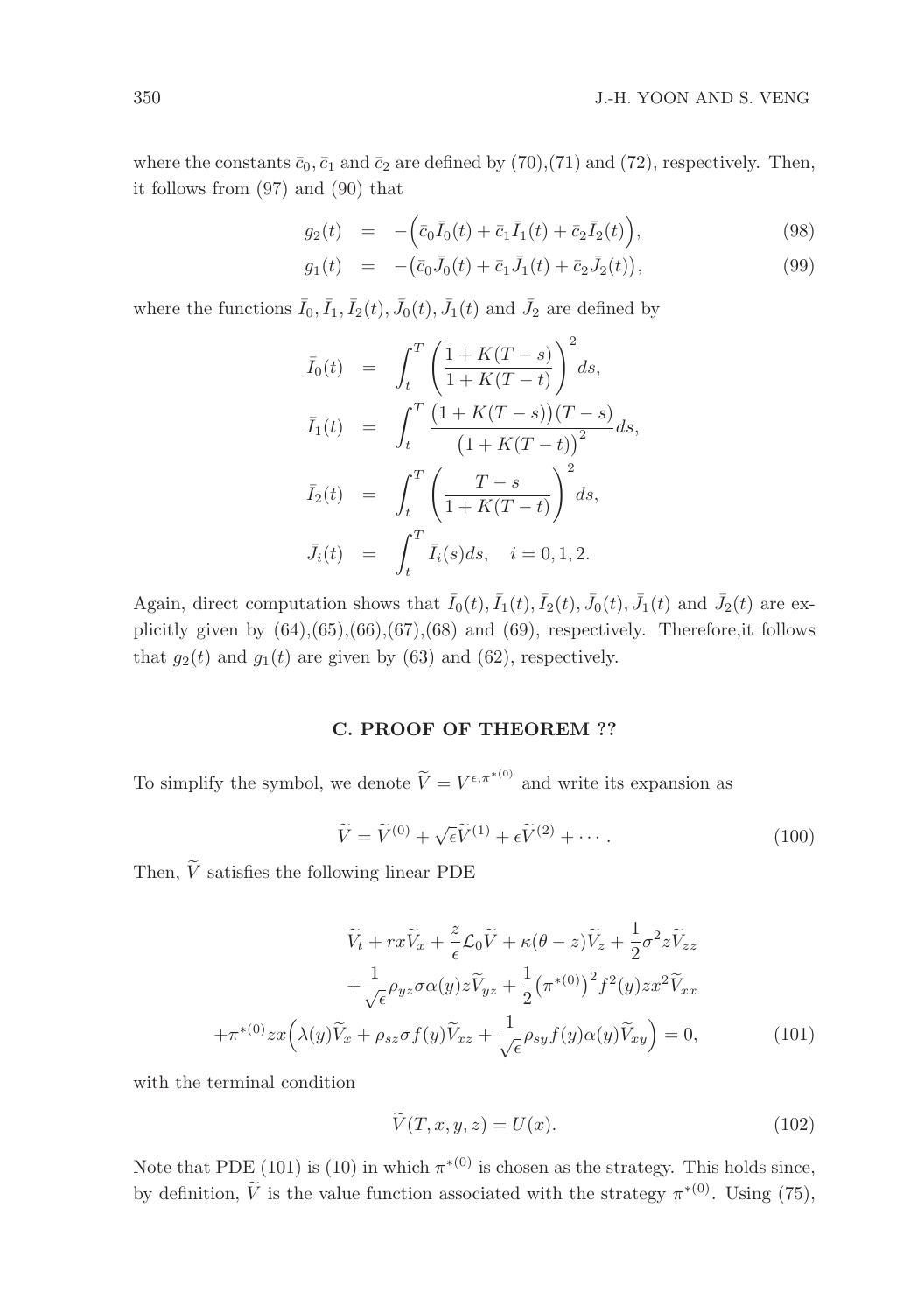we can rewrite (101) as

$$
\frac{z}{\epsilon}\mathcal{L}_0\widetilde{V} + \mathcal{L}_{t,x,z}\big(\lambda(y),\lambda(y)\big)\widetilde{V} + \frac{z}{\sqrt{\epsilon}}\mathcal{L}_{x,y,z}\widetilde{V} = 0,\tag{103}
$$

where the operators  $\mathcal{L}_{t,x,z}(\lambda_1,\lambda_2)$  and  $\mathcal{L}_{x,y,z}$  are defined by (32) and (39), respectively. Substituting the expansion (100) in (103) and collecting successive powers of  $\sqrt{\epsilon}$ , the terms in  $\epsilon^{-1}$  lead to

$$
\mathcal{L}_0 \tilde{V}^{(0)} = 0. \tag{104}
$$

Then we choose  $\widetilde{V}^{(0)}$  to be independent of y. The terms in  $\epsilon^{-\frac{1}{2}}$  give

$$
\mathcal{L}_0 \widetilde{V}^{(1)} = 0,\tag{105}
$$

due to the y-independence of  $\tilde{V}^{(0)}$ . Similarly,  $\tilde{V}^{(1)}$  is independent of y. At the constant terms in  $\epsilon$ , we have

$$
\mathcal{L}_0 \widetilde{V}^{(2)} + \mathcal{L}_{t,x,z} \big(\lambda(y), \lambda(y)\big) \widetilde{V}^{(0)} = 0. \tag{106}
$$

This is a Poisson equation for  $\widetilde{V}^{(2)}$  in y, whose centering condition requires that

$$
\left\langle \mathcal{L}_{t,x,z}(\lambda(y),\lambda(y))\widetilde{V}^{(0)}\right\rangle =0.
$$

Since  $\tilde{V}^{(0)}$  does not depend on y, it follows that

$$
\mathcal{L}_{t,x,z}(\tilde{\lambda},\bar{\lambda})\tilde{V}^{(0)}=0.
$$
\n(107)

Expanding the terminal condition (102), we obtain

$$
\widetilde{V}^{(0)}(T, x, z) = U(x).
$$

Then we have  $\widetilde{V}^{(0)} = V^{(0)}$ .

The terms in  $\sqrt{\epsilon}$  give

$$
z\mathcal{L}_0\widetilde{V}^{(3)} + \mathcal{L}_{t,x,z}\big(\lambda(y),\lambda(y)\big)\widetilde{V}^{(1)} + z\mathcal{L}_{x,y,z}\widetilde{V}^{(2)} = 0.
$$
 (108)

Viewing (108) as a Poisson equation for  $\tilde{V}^{(3)}$  in y, the centering condition is given by

$$
\left\langle \mathcal{L}_{t,x,z}(\lambda(y),\lambda(y))\widetilde{V}^{(1)} + z\mathcal{L}_{x,y,z}\widetilde{V}^{(2)} \right\rangle = 0.
$$

Since  $\widetilde{V}^{(1)}$  is independent of y, it follows that

$$
\mathcal{L}_{t,x,z}(\tilde{\lambda},\bar{\lambda})\tilde{V}^{(1)} = -z\left\langle \mathcal{L}_{x,y,z}\tilde{V}^{(2)} \right\rangle.
$$
 (109)

From  $(106)$  and  $(107)$ , we have

$$
\mathcal{L}_0 \widetilde{V}^{(2)} = -\frac{1}{z} \Big( \mathcal{L}_{t,x,z} \big( \lambda(y), \lambda(y) \big) - \mathcal{L}_{t,x,z} \big( \widetilde{\lambda}, \widetilde{\lambda} \big) \Big) \widetilde{V}^{(0)}
$$